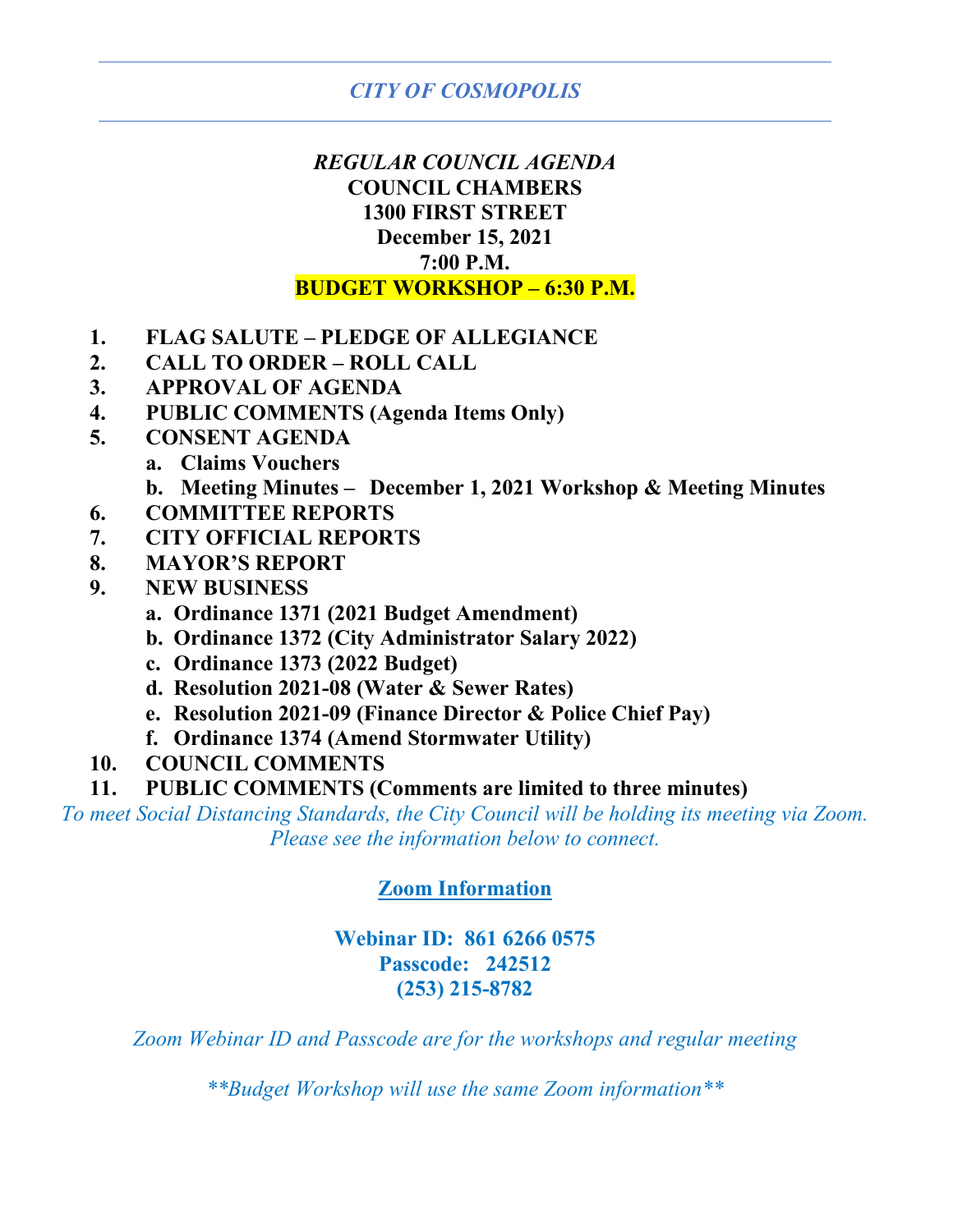#### **CITY OF COSMOPOLIS Regular City Council Meeting December 1, 2021**

#### **Mayor Kyle Pauley presiding.**

#### **COUNCILMEMBERS PRESENT**

Candice Makos, Stana Cummings, Debbi Moran, Jim Ancich, and Miles Wenzel.

#### **STAFF PRESENT**

Attorney Steve Johnson, Police Chief Casey Stratton, City Administrator Darrin Raines, Public Works Superintendent, Asst Fire Chief John Bramstedt, and Finance Director Julie Pope

#### **APPROVAL OF AGENDA**

Mayor Pauley stated that there is a request to change Item C to change from Resolution for Property Tax Levy to Property Tax Refund Levies and Levy Certification. Councilmember Moran made a motion to approve the agenda with the adjustment. It was seconded by Councilmember Ancich. Motion carried.

#### **GRAYS HARBOR PUD PRESENTATION**

Schuyler Burkhart, Commissioner Martin, and Ian Cope from the Grays Harbor Public Utility District were present. Schuyler Burkhart replaced General Manager Dave Ward after he retired earlier this year. District 3 Commissioner Russ Skolrood retired this year also. He was replaced by Jon Martin. The system is currently maintained by a staff of 165 employees. The PUD is celebrating 81 years of service. The lobby has been closed since March 2020. They do have a drive-through or a walk-through set up in their vestibule. The PUD was approved in 1998 to provide telecom service. The PUD is only a wholesale provider for fiber optic connections. They provide fiber connections to multiple retail internet service providers. They have been working on completing line and substation maintenance. They continue to focus on vegetation management. Outages have decreased approximately 10 percent since 2020. They are below the five-year average. Over 98% of the PUD's power comes from emission free resources. Their goals for 2022 are to focus on core utility business of service, strengthen their financial position, and continue work to maintain and improve reliability.

#### **PUBLIC HEARING – PROPERTY TAX LEVY/BUDGET**

Councilmember Moran made a motion to open the hearing. It was seconded by Councilmember Wenzel. Motion carried. There were no public comments. Councilmember Moran made a motion to close the public hearing. Councilmember Cummings seconded. Motion carried.

#### **PUBLIC COMMENTS**

**Carl Sperring –** Mr. Sperring stated that he would like to comment but since he didn't see them posted he could not comment. Finance Director Pope stated that the documents weren't completed until late this afternoon, but would email them to him if he would like.

**Steve Davis** (in chat box) – Mr. Davis stated that the meeting minutes from the last meeting were never posted. Mayor Pauley stated that the last meeting had been cancelled so the minutes from the 11/3/2021 meeting are being approved tonight and then will be uploaded to the website.

#### **CONSENT AGENDA**

Councilmember Moran made a motion to approve. It was seconded by Councilmember Wenzel. Motion carried.

#### **CITY OFFICIALS**

**City Administrator –** Administrator Raines stated that we will be meeting with Harbor Architects to discuss when we can go out to construction for the new municipal facility.

**Finance Director** – Director Pope thanked everyone for their help in putting the budget together.

**Police Chief -** Chief Stratton stated we needed budget increases to be in compliance with the State mandates. This Saturday is the annual Shop with a Cop. We also will be doing Santa cop again this year. Officer Tarnowski is on the mend from Covid.

**Asst. Fire Chief** – Asst Chief Bramstedt stated they have 200 calls year to date. Rescue #24 is having some brake work done. We are at critically low personnel. We have only been responding with one or two personnel. We are still without a chief. He asked Councilmember Ancich to rejoin the Public Safety Committee.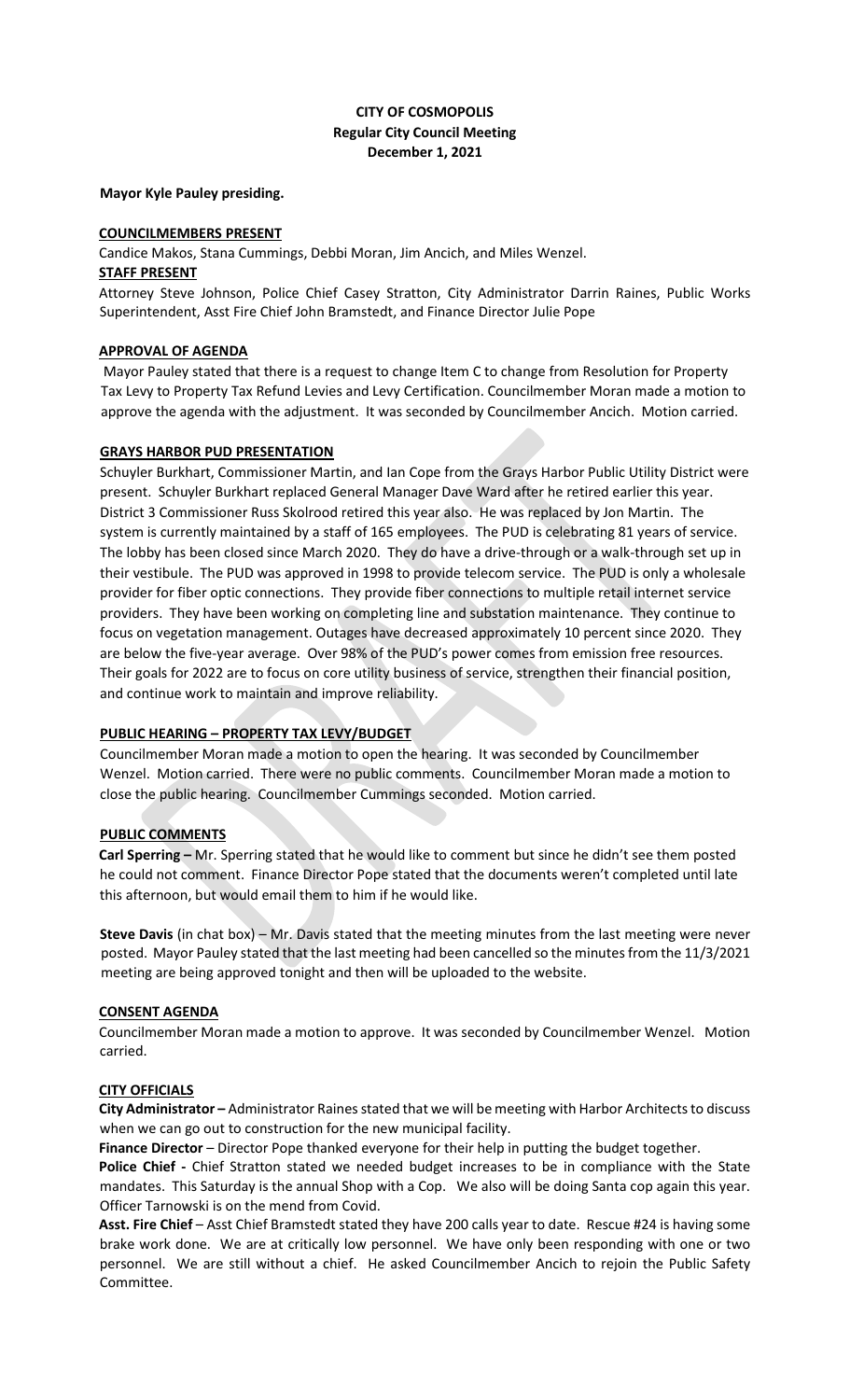#### **MAYOR'S REPORT**

Mayor Pauley gave the Fire Department kudos. On November 23<sup>rd</sup> we had a house. They responded along with Aberdeen Fire, Cosmopolis Police, and Cosmopolis Public Works. Since the last meeting, Ocean Shores Mayor, Crystal Dingler, passed away. Councilmember Jon Martin has been appointed mayor. Mayor Pauley recently acquired an original 1930 report which was a proposal for a pulp mill in Cosmopolis. This will be something he will donate to the City to put in a case in the entry way of the new facility.

#### **NEW BUSINESS**

- **A. Reappointment of Judge Geoff Arnold –** Mayor Pauley stated the would like to reappoint Judge Arnold. This term would expire 12/31/2026.
- **B. Ordinance 1370 (Property Tax Levy) -** Finance Director Pope read the ordinance. Councilmember Moran made a motion to approve the ordinance. It was seconded by Councilmember Wenzel. Motion carried.
- **C. Property Tax Levy Certification/Refund Levies –** Director Pope stated that we have two refund levies from the County one is for \$432.23 and the other is \$839.71. Councilmember Moran made a motion to accept the refund levies. It was seconded by Councilmember Wenzel. Motion carried.

Mayor Pauley adjourned the meeting.

Attest:

Finance Director

 $\overline{\phantom{a}}$  , where  $\overline{\phantom{a}}$  , where  $\overline{\phantom{a}}$  , where  $\overline{\phantom{a}}$  , where  $\overline{\phantom{a}}$ 

\_\_\_\_\_\_\_\_\_\_\_\_\_\_\_\_\_\_\_\_\_\_\_\_\_\_\_\_\_\_\_\_\_\_\_\_\_\_ Mayor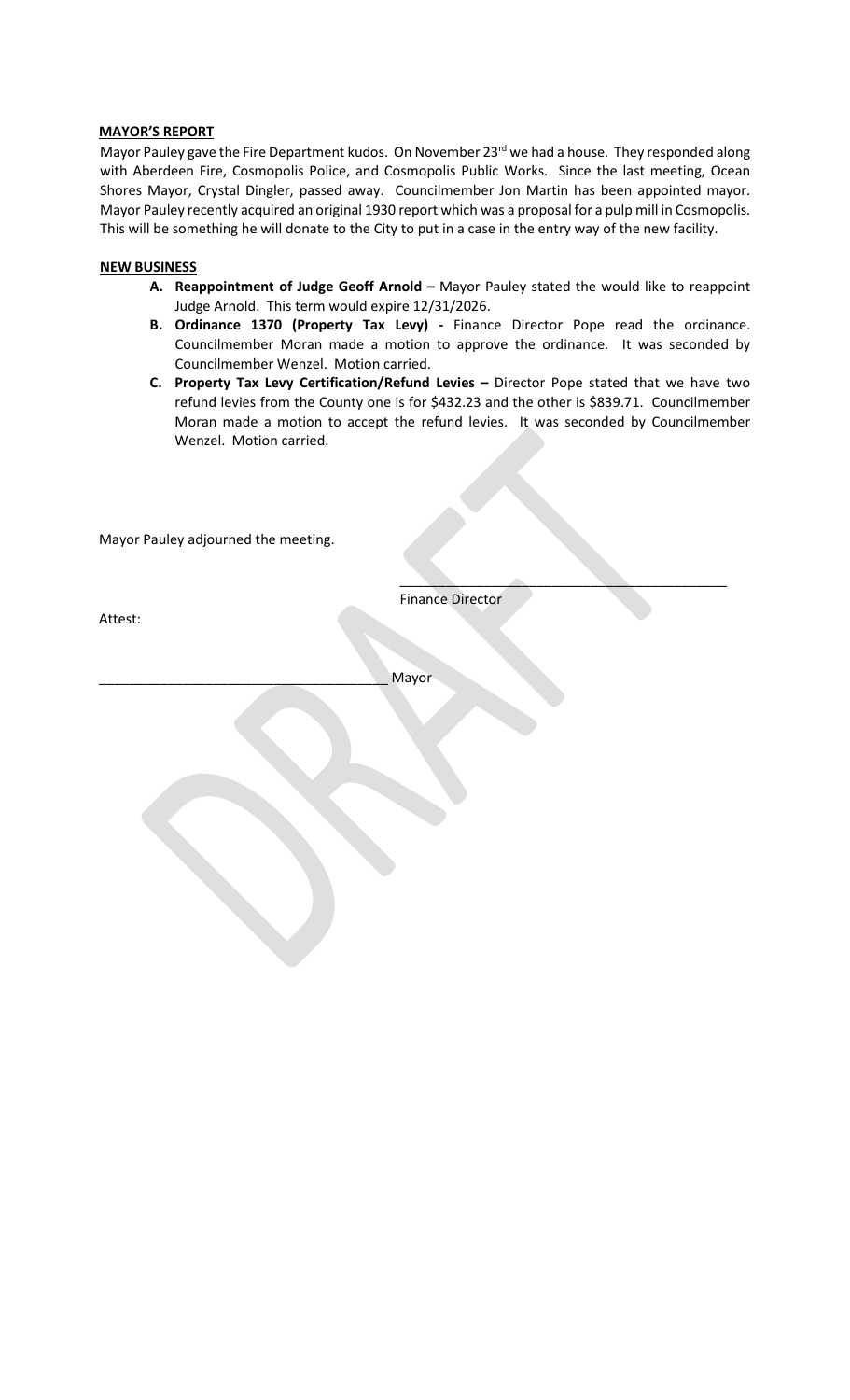#### **CITY OF COSMOPOLIS City Council Workshop December 1, 2021**

**Mayor Kyle Pauley presiding.** 

#### **COUNCILMEMBERS PRESENT**

Candice Makos, Stana Cummings, Debbi Moran, Jim Ancich, and Miles Wenzel.

#### **STAFF PRESENT**

Attorney Steve Johnson, Police Chief Casey Stratton, City Administrator Darrin Raines, Public Works Superintendent Jeff Nations, and Finance Director Julie Pope

Finance Director Pope stated that approximately 99% of the budget was done. She stated that the general fund was balanced for a total of \$2,010,933. This is an increase of \$547,778 from the prior year. This includes a 3% pay increase for non-union employees and a 3.5% pay increase for union employees. Insurance premiums for the City are going up 12.89%. This was better than anticipated. Ambulance availability costs went up 5%. L&I rate increases are 3.1% on average. Employee benefits increases are averaging 5.8%. Chief Stratton went over the mandatory training and equipment needs for the Police Department due to State mandates.

Director Pope then went over the smaller funds that roll into the General fund. The Fire Equipment Fund will be making three of the fire truck payments for next year. For the Equipment Reserve Fund, Public Works is asking \$16,000 for a Gator. City Hall is asking for it's software subscriptions. The Police Department is asking for \$10,000 to replace weapons as required by the State mandates. For Makarenko Park, there has been no interest earned on the endowment. Any costs for the park will have to go through the general fund.

For the Street fund, Public Works Superintendent Jeff Nations stated that we will still be operating on a bare bones budget. This is basically a copy of last year's budget. Administrator Raines stated that 2021 was a substantial reduction from 2019. This will stay that way through at least the middle of 2022. The Stormwater utility will start collecting in January, but will not be used until July, in order to build up some funds.

The Cemetery Perpetual Care Fund and the UTGO Bond 1997 Fund are expected to have no revenue or expenses in 2022.

We are asking \$7,500 for Mill Creek Restroom Repairs, \$16,000 for the new well, and \$9,000 for a new roof for the cemetery building to come out of the Real Estate Excise Tax Fund. These expenditures are part of the capital improvements plan per the City Administrator.

For the Water utility fund, we are asking for \$595,150. This includes all wages, maintenance, repairs, and payments to the City of Aberdeen. We are still working on rates for 2022 due to significant increase in costs from Aberdeen. This budget could change.

For the Sewer utility fund, we are asking for \$628,000. Again, we are waiting for the costs from Aberdeen to determine our customers' rates for 2022. This budget could change as well.

For the Makarenko Park Reserve fund, we are not expecting to earn any interest in 2022.

Mayor Pauley adjourned the meeting.

\_\_\_\_\_\_\_\_\_\_\_\_\_\_\_\_\_\_\_\_\_\_\_\_\_\_\_\_\_\_\_\_\_\_\_\_\_\_

Finance Director

\_\_\_\_\_\_\_\_\_\_\_\_\_\_\_\_\_\_\_\_\_\_\_\_\_\_\_\_\_\_\_\_\_\_\_\_\_\_\_\_\_\_\_

Attest:

Mayor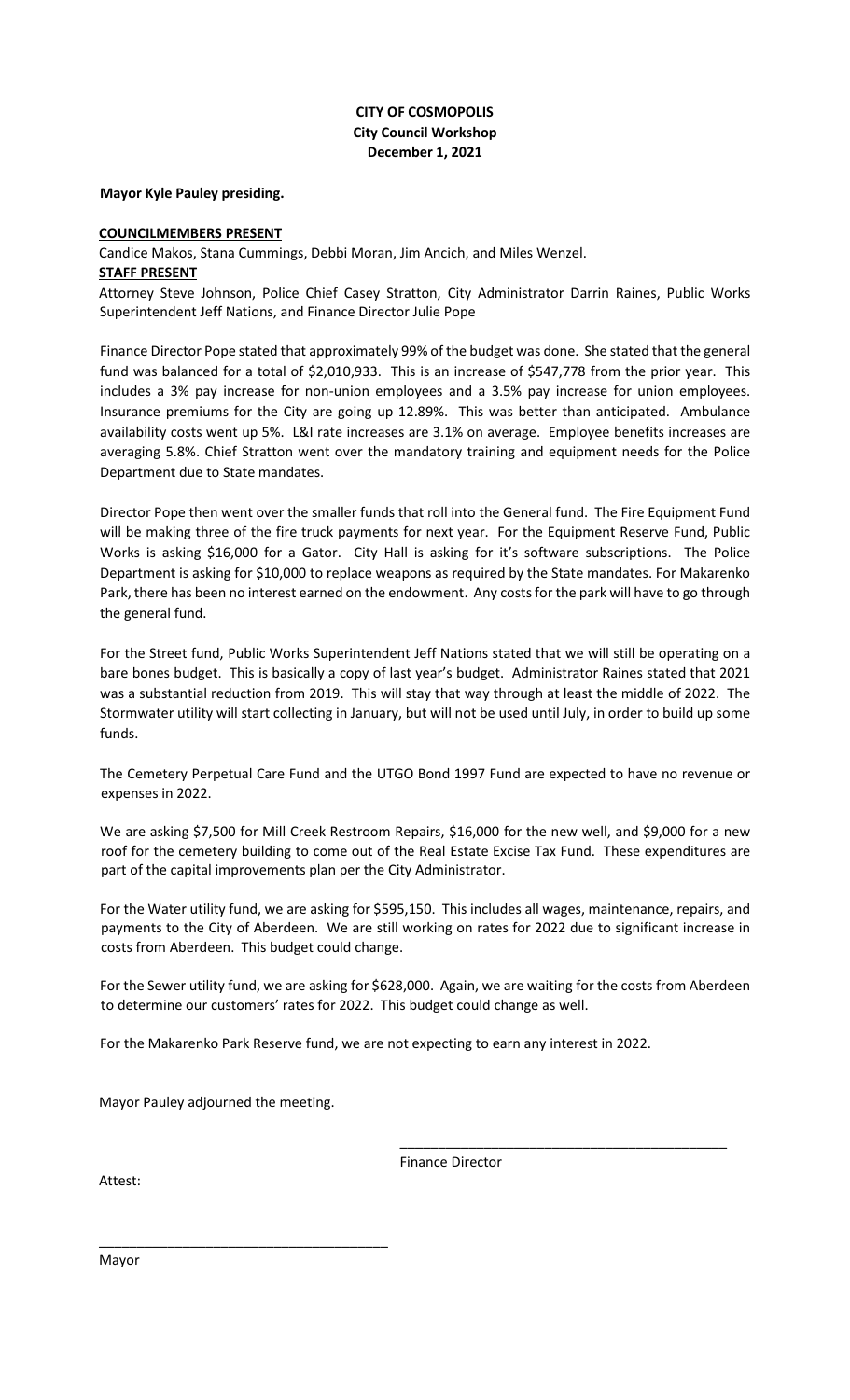#### **ORDINANCE NO. 1371**

AN ORDINANCE ADOPTING AMENDMENTS TO THE BUDGET FOR THE CITY OF COSMOPOLIS, WASHINGTON FOR THE FISCAL YEAR ENDING DECEMBER 31, 2021.

WHEREAS, it is necessary to adopt certain amendments to the budget for the City of Cosmopolis, Washington, for the fiscal year ending December 31, 2021.

NOW THEREFORE, THE CITY COUNCIL OF THE CITY OF COSMOPOLIS DO ORDAIN AS FOLLOWS:

Section 1. The budget for the City of Cosmopolis, Washington, for the year 2021 is hereby amended as follows:

| <b>FUND</b>                       | <b>FUND NUMBER</b> | AMOUNT         |
|-----------------------------------|--------------------|----------------|
| General Fund                      | (001               | \$2,023,160.00 |
| <b>TOTAL AMENDMENTS TO BUDGET</b> |                    | \$2,023,160.00 |

Section 2. This ordinance shall be in force and take effect five (5) days after its publication according to law.

PASSED AND APPROVED this 15<sup>th</sup> day of December, 2021.

\_\_\_\_\_\_\_\_\_\_\_\_\_\_\_\_\_\_\_\_\_\_\_\_\_\_\_\_\_\_\_\_\_\_\_\_\_

\_\_\_\_\_\_\_\_\_\_\_\_\_\_\_\_\_\_\_\_\_\_\_\_\_\_\_\_\_\_\_\_\_\_\_\_\_

Mayor

Attest:

Finance Director

I, Julie Pope, Finance Director for the City of Cosmopolis, Washington do hereby certify that the foregoing is a true and correct copy of Ordinance No. 1371 of the ordinances of the City of Cosmopolis, Washington, and that the same was passed regularly and according to law on the 15th day of December, 2021.

Finance Director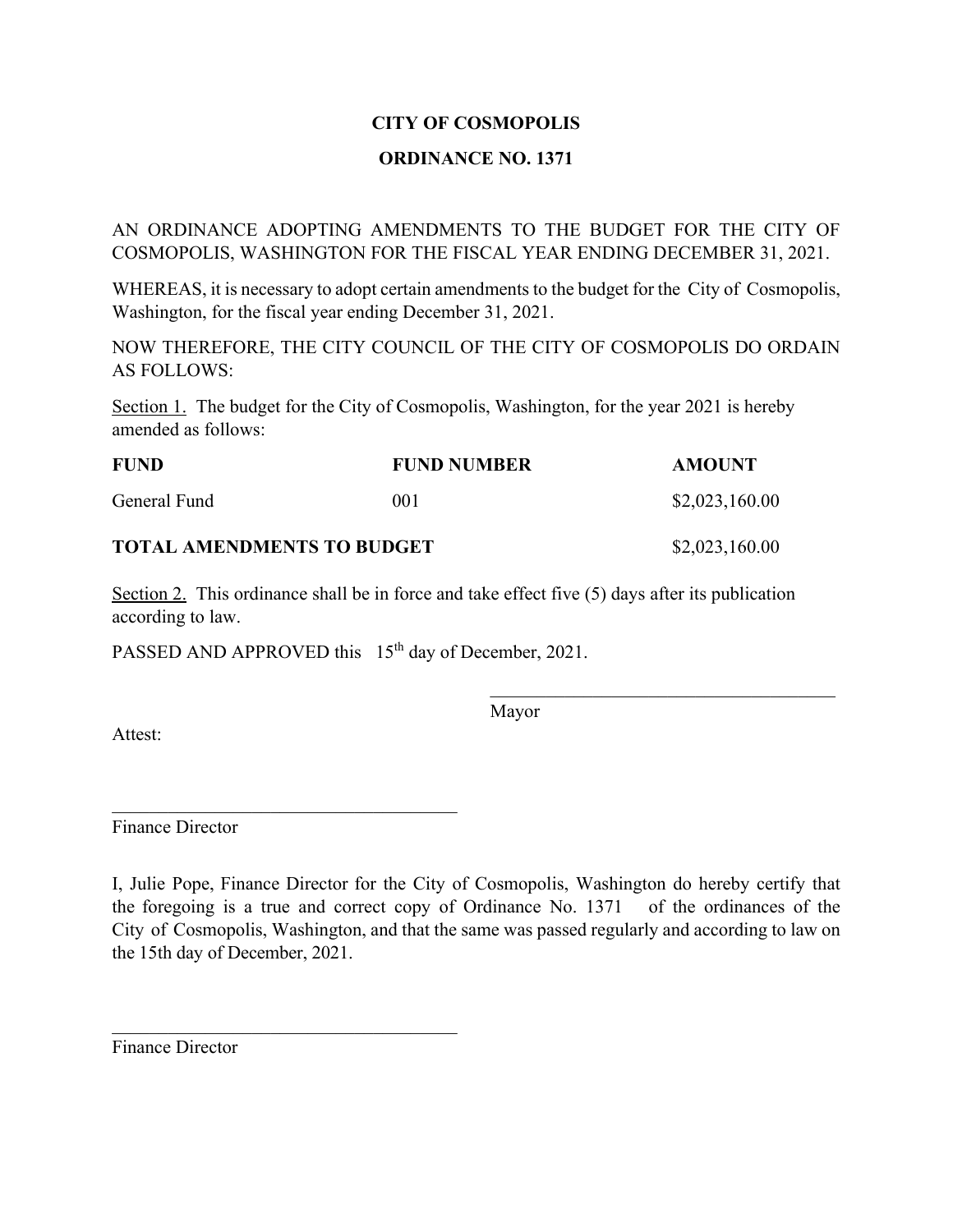# **CITY OF COSMOPOLIS ORDINANCE NO. 1372**

AN ORDINANCE FIXING THE SALARY OF THE CITY ADMINISTRATOR FROM AND AFTER JANUARY 1, 2022.

BE IT ORDAINED by the City Council of Cosmopolis as follows:

**SECTION 1.** The City Administrator shall receive a monthly salary in the amount \$10,536.00, effective January 1, 2022.

PASSED AND APPROVED this 15th day of December, 2021

\_\_\_\_\_\_\_\_\_\_\_\_\_\_\_\_\_\_\_\_\_\_\_\_\_\_\_\_\_\_\_\_\_\_\_\_\_

 $\mathcal{L}_\text{max}$  , and the set of the set of the set of the set of the set of the set of the set of the set of the set of the set of the set of the set of the set of the set of the set of the set of the set of the set of the

Attest:

Mayor

Finance Director

I, Julie Pope, Finance Director for the City of Cosmopolis, Washington do hereby certify that the foregoing is a true and correct copy of Ordinance No. 1372 of the ordinances of the City of Cosmopolis, Washington, and that the same was passed regularly and according to law on the 15<sup>th</sup> day of December, 2021.

Finance Director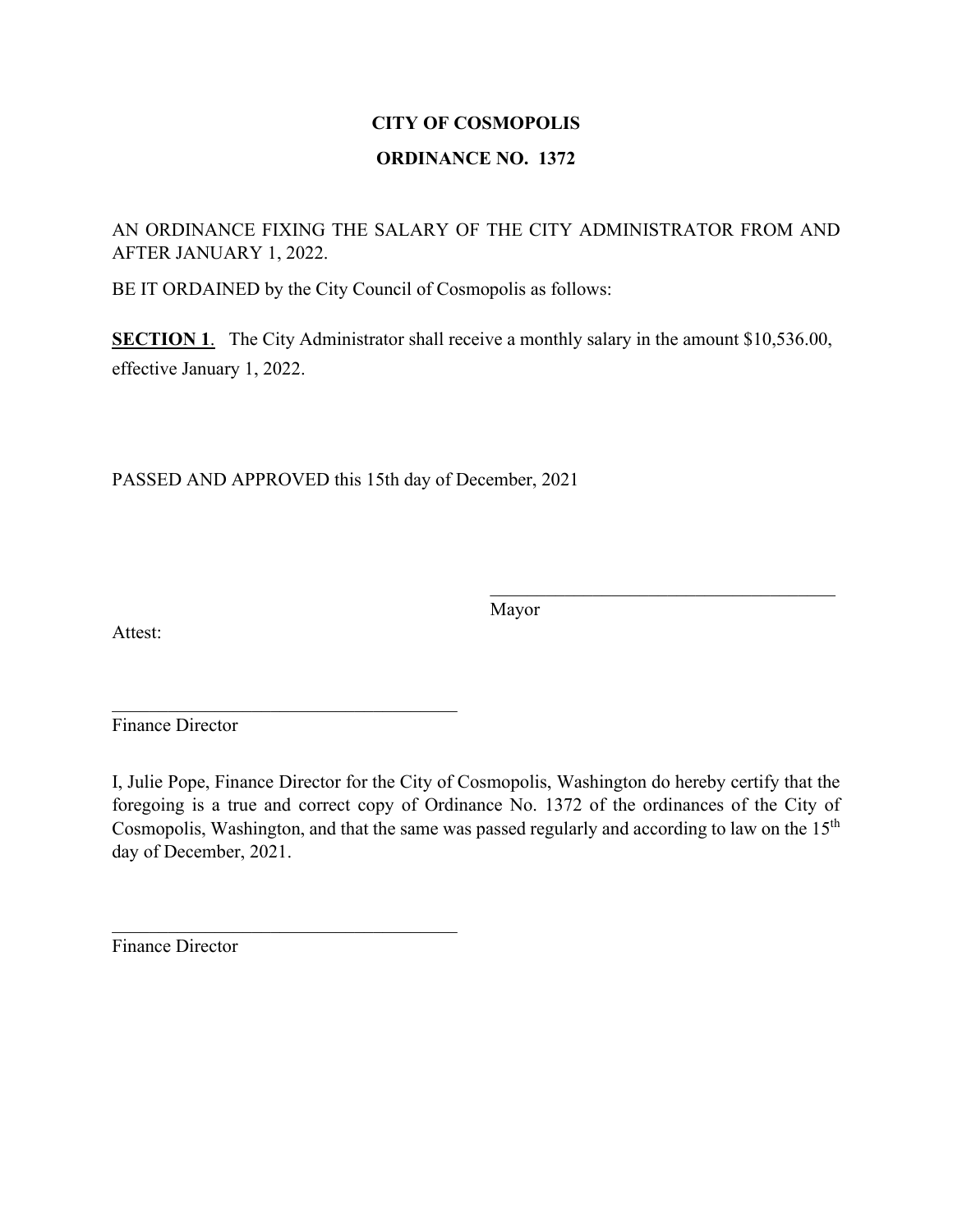#### **ORDINANCE NO. 1373**

#### AN ORDINANCE ADOPTING THE BUDGET FOR THE CITY OF COSMOPOLIS, WASHINGTON FOR THE FISCAL YEAR ENDING DECEMBER 31, 2022.

WHEREAS, the Mayor of the City of Cosmopolis, Washington completed and placed on file with the Clerk/Treasurer a proposed budget and estimate of the amount of money required to meet the public expense, bond retirement and interest, reserve funds and expenses of government of the City of Cosmopolis of the fiscal year ending December 31, 2022, and a notice was published in the official newspaper of the City that the City Council would meet on December 15, 2021, at the hour of 7:00 p.m., at the Council chambers in Cosmopolis City Hall, for the purpose of making and adopting a budget for said fiscal year and giving taxpayers within the limits of the City an opportunity to be heard upon said budget; and

WHEREAS, the proposed budget does not exceed the lawful limit of taxation allowed by law to be levied on the property within the City of Cosmopolis for the purposes set forth in said budget and estimated expenditures set forth in said budget being all necessary to carry on the government of the City for said year and being sufficient to meet the various needs of the City during said period.

#### NOW THEREFORE, THE CITY COUNCIL OF THE CITY OF COSMOPOLIS DO ORDAIN AS FOLLOWS:

Section 1. The budget for the City of Cosmopolis, Washington, for the year 2022 is hereby adopted at the fund level in its final form and content as set forth in the document entitled City of Cosmopolis 2022 Budget, three copies of which are on file in the Office of the Finance Director.

Section 2. Estimated resources, including fund balances or working capital for each separate fund of the City of Cosmopolis, and aggregate totals for all such funds appropriated for expenditure at the fund level during the year 2022 are set forth below:

#### **FUND AMOUNT**

| Current (General) Fund        | \$2,260,933.00 |
|-------------------------------|----------------|
| Fire Equipment Fund           | \$35,620.00    |
| <b>Equipment Reserve Fund</b> | \$142,000.00   |
| <b>Advanced Cemetery Fund</b> | \$8,100.00     |
| Makarenko Park Fund           | \$0.00         |
| <b>Street Fund</b>            | \$206,483.00   |
| Cemetery Perpetual Care Fund  | \$54,500.00    |
| Real Estate Excise Tax        | \$200,000.00   |
| <b>UTGO Bond Fund</b>         | \$50,335.00    |
| $UTGO$ Bond $-2020$           | \$2,941,000.00 |
| Water Fund                    | \$625,000.00   |
|                               |                |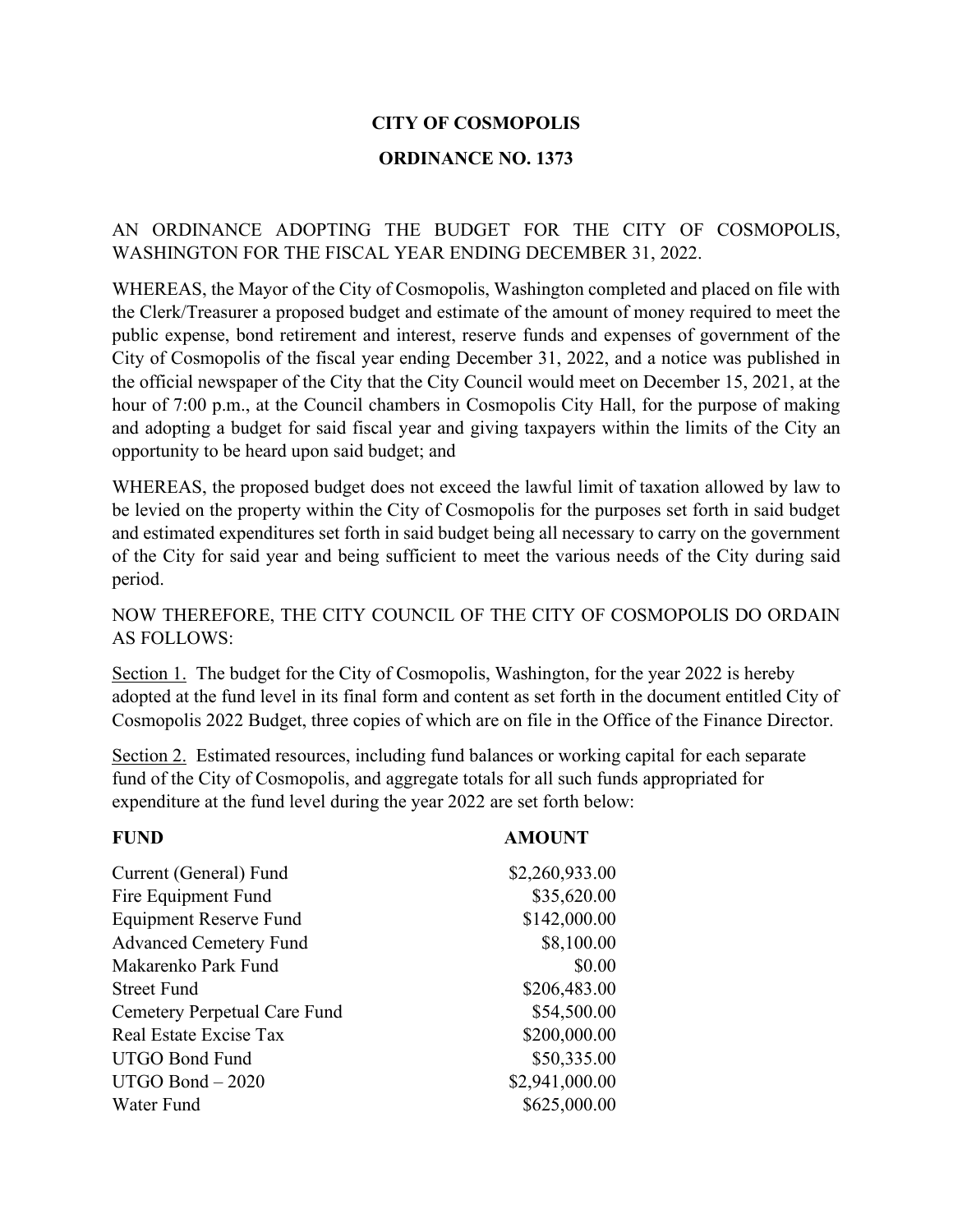| \$7,490,291.00 |
|----------------|
| \$245,250.00   |
| \$63,000.00    |
| \$59,070.00    |
| \$599,000.00   |
|                |

Section 3. The Finance Director is directed to transmit a copy of the 2022 Budget hereby adopted to the Division of Municipal Corporations in the Office of the State Auditor and to the Association of Washington Cities.

Section 4. This ordinance shall be in force and take effect five (5) days after its publication according to law.

PASSED AND APPROVED this 15<sup>th</sup> Day of December, 2021.

\_\_\_\_\_\_\_\_\_\_\_\_\_\_\_\_\_\_\_\_\_\_\_\_\_\_\_\_\_\_\_\_\_\_\_\_\_

Mayor

\_\_\_\_\_\_\_\_\_\_\_\_\_\_\_\_\_\_\_\_\_\_\_\_\_\_\_\_\_\_\_\_\_\_\_\_\_

Attest:

Finance Director

I, Julie Pope, Finance Director for the City of Cosmopolis, Washington do hereby certify that the foregoing is a true and correct copy of Ordinance No. 1373 of the ordinances of the City of Cosmopolis, Washington, and that the same was passed regularly and according to law on the 15th day of December, 2021.

Finance Director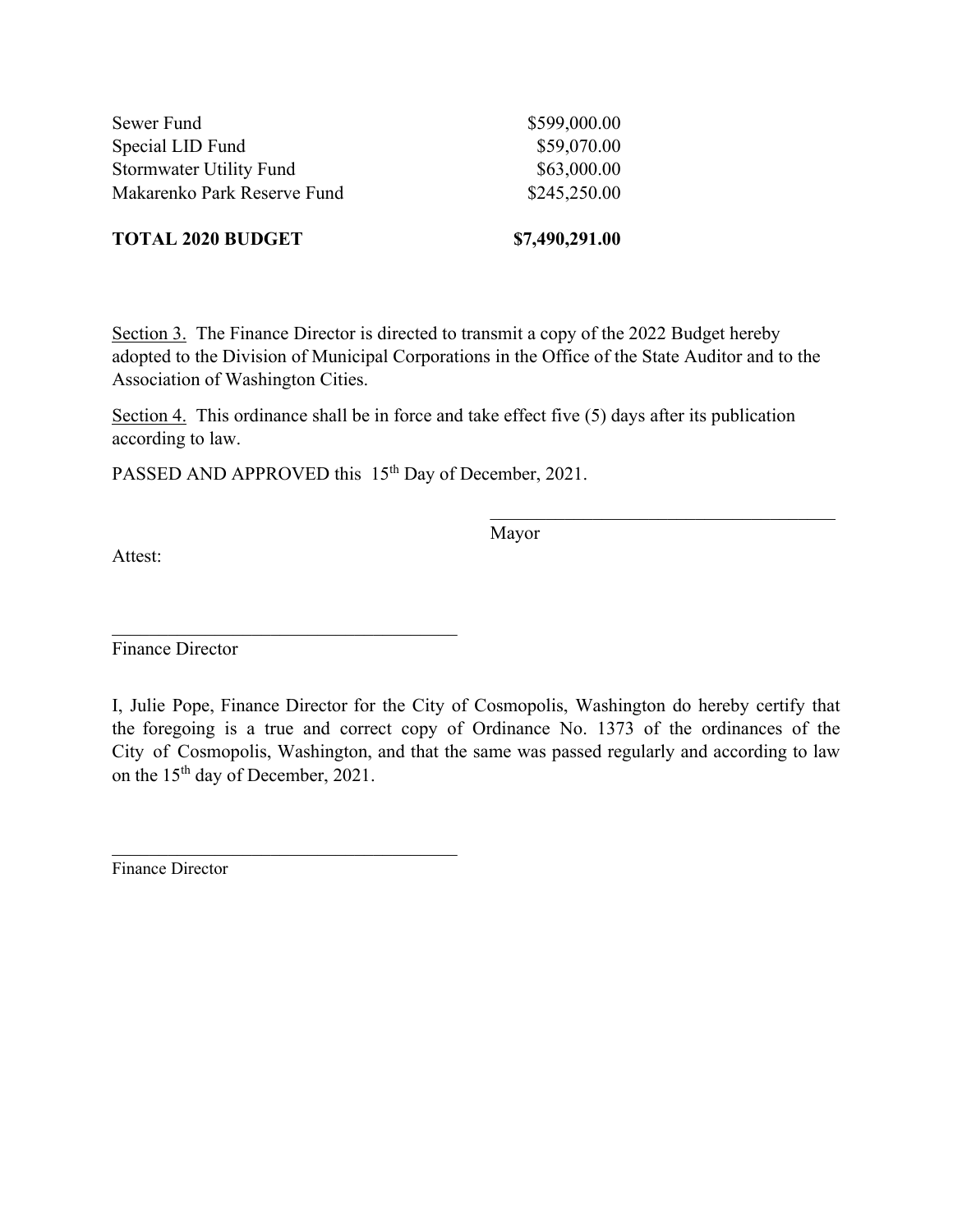

# City of Cosmopolis 2022 Operating Budget



**Mayor** Kyle Pauley

#### **City Council**

Candice Makos Stana Cummings Jim Ancich Debbi Moran Miles Wenzel

**Judge** Geoff Arnold **City Administrator** Darrin Raines **Police Chief** Casey Stratton **Asst Fire Chief** John Bramstedt **Finance Director** Julie Pope **Public Works Superintendent** Jeff Nations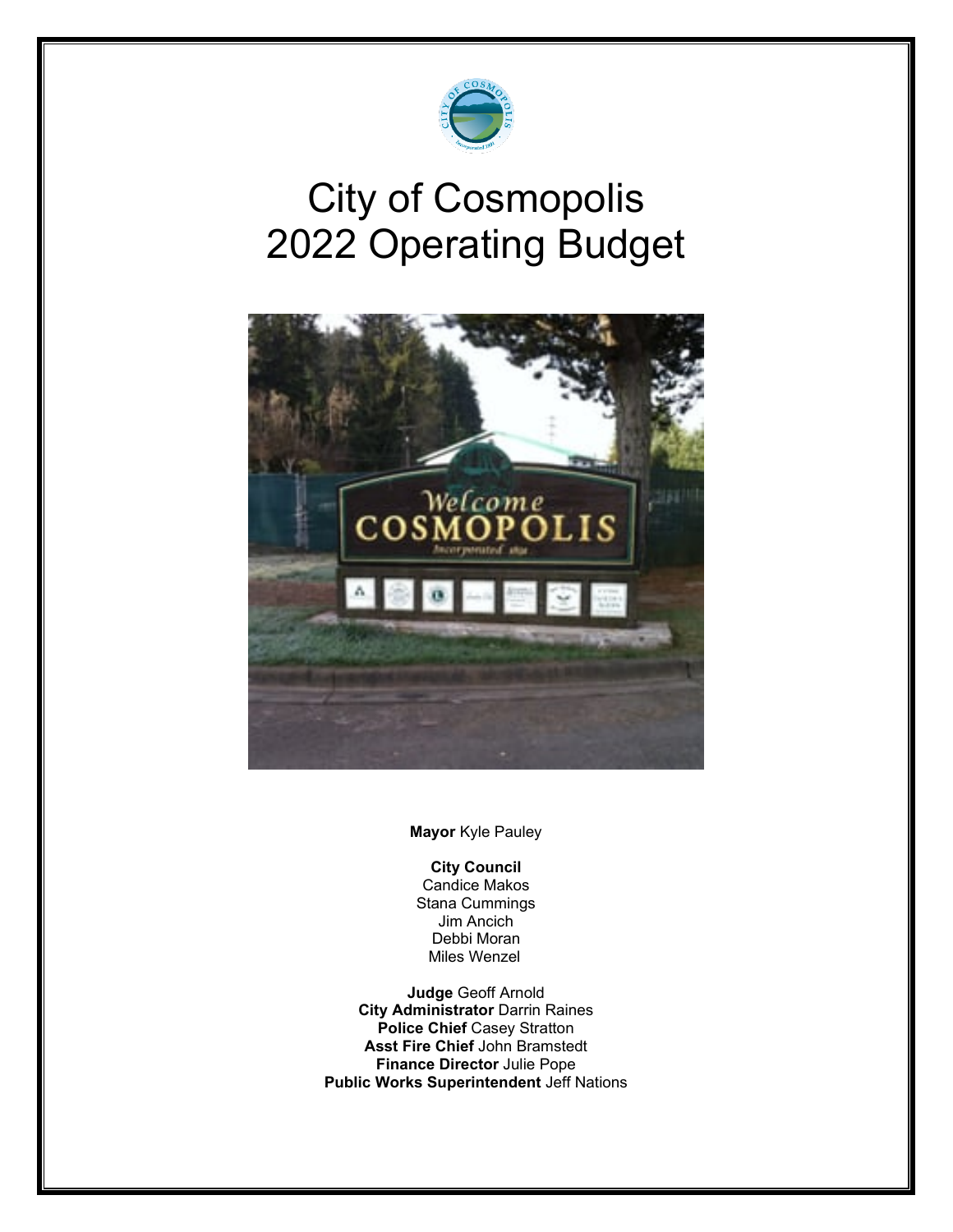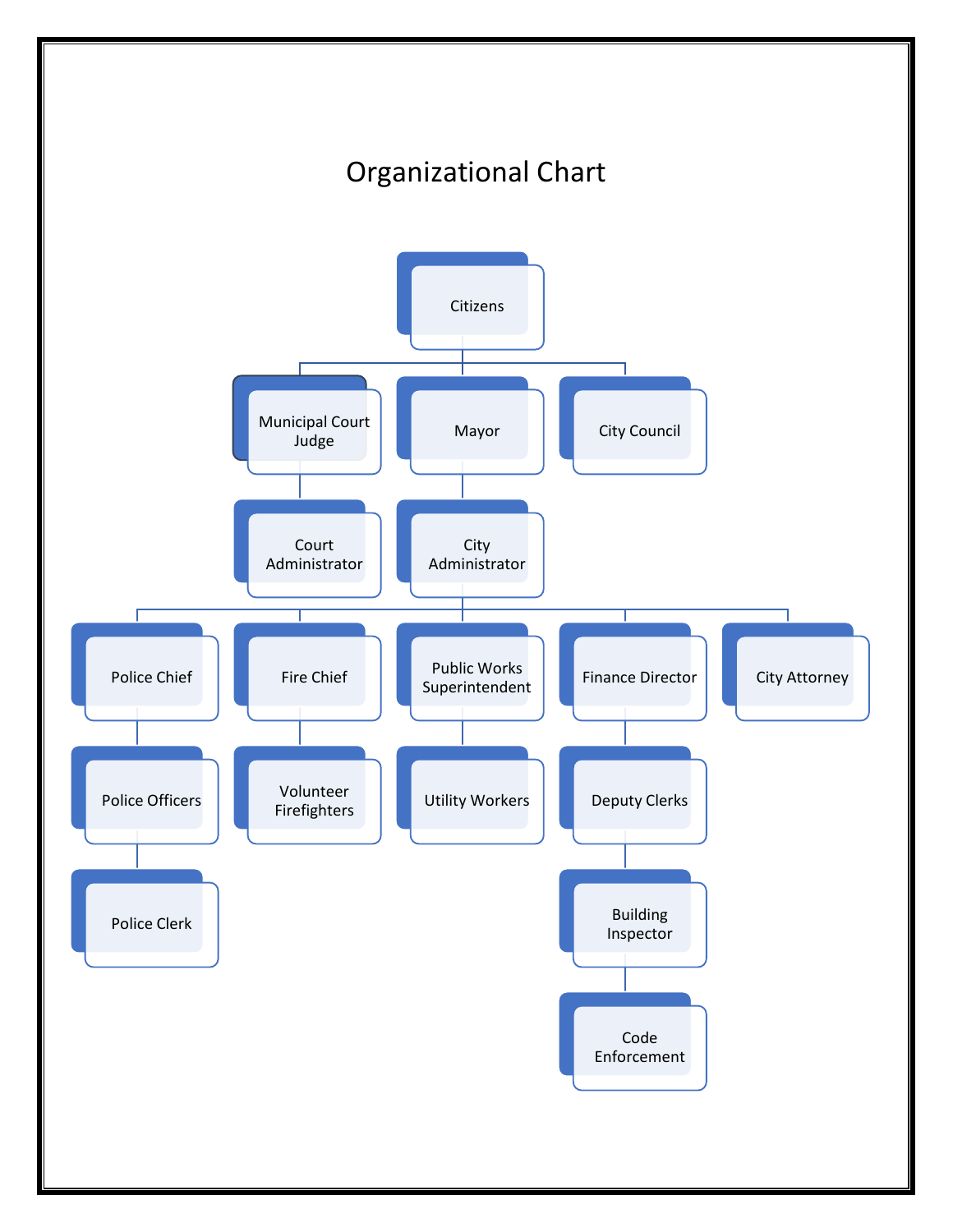

### **Letter from the Mayor - 2022 Budget**

City Council, Department Heads, and Staff,

I want to begin this letter by thanking all of you for your work this last year. First and foremost I would like to highlight the work done by Finance Director Julie Pope and City Administrator Darrin Raines. The budget over the last two years has been troubling and stressful, to say the least. Without their work and guidance, we would not be in the place we are today.

I would also like to thank each of our council members, department heads, and committee members for their efforts to accommodate needed adjustments to the budget over these past years. It has certainly not been easy. There have been numerous cuts that were difficult, but necessary, to maintain the highest level of service to our residents while working with the people's money.

I wish I could tell you all that we are close to being at the same budget level that we were at decades ago. I wish we had a number of projects and upgrades that have been in the wings that are going to get started in January, but we just aren't there.

As the council considers this budget, with the inclusion of a 3% increase in pay for City Administrator, Finance Director, Police Chief, and the remaining non-union employees of the City, I ask that this final version be approved

All that being said, while the budget being presented is not where we would all like it to be, it is far better than we saw in 2020 and with a number of local projects going forward the hope is that we are one step closer to providing additional funding to our departments and projects.

There are highlights for the coming year.

- The American Rescue Plan Act and other trickle-down funding has allowed us to address some needed areas.
- Collaboration with legislators could provide needed funding for upgrades.
- Local community members stepped up and brought grant funding to our much lacking park needs and we hope to find other funding sources to continue the momentum.
- New businesses coming in and investing millions of dollars to Cosmopolis will give us additional opportunities.

The budget is our roadmap for 2022, but the hope is that during this year with all of our efforts we can create even more opportunities and continue to move Cosmopolis forward.

Mayor Kyle Pauley December 12, 2021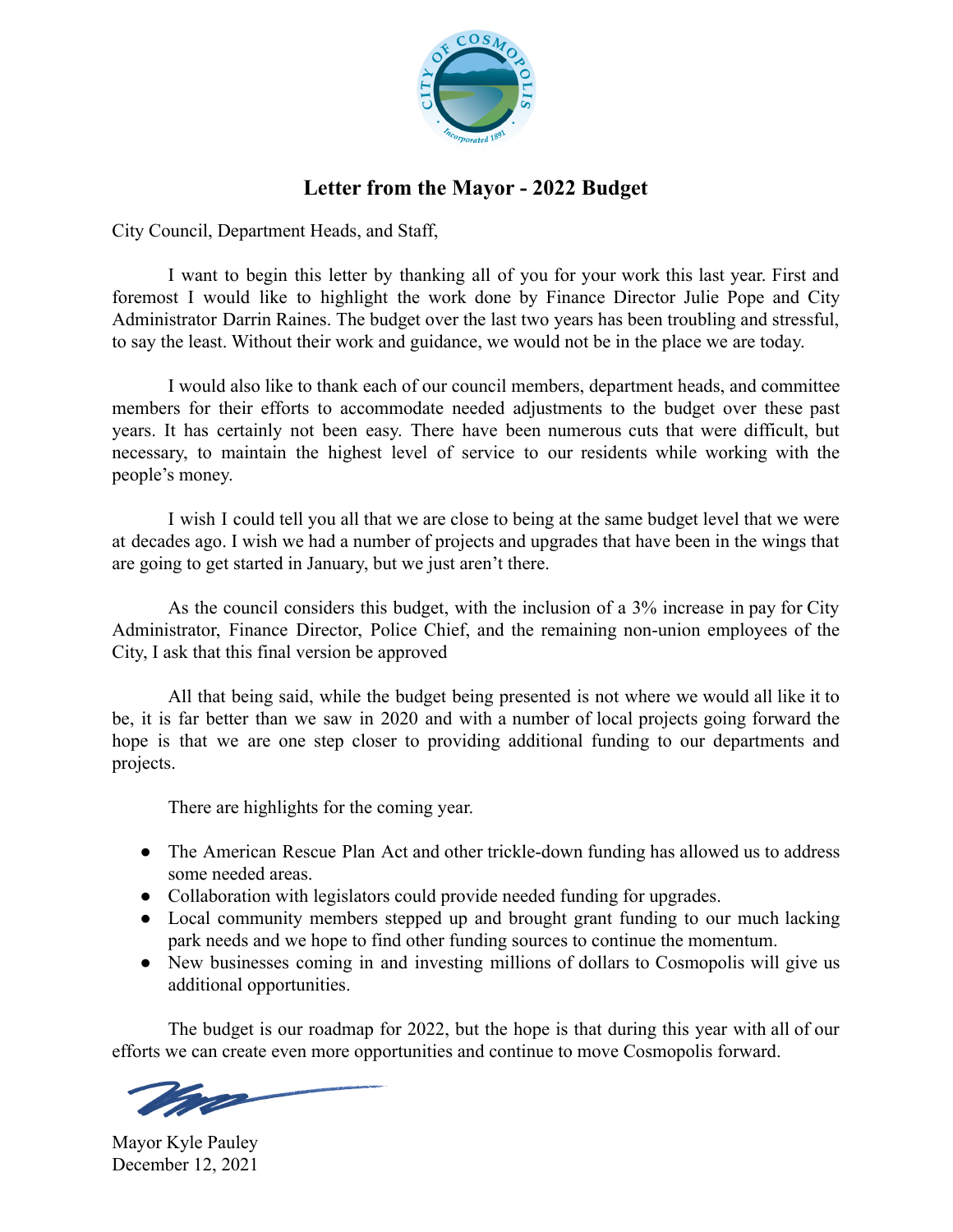# *2022 City Administrator Budget Message*

#### *Mayor Pauley and City Council*

The City of Cosmopolis has certainly gone thru some tough times over the last 20 months with the fallout from the COVID 19 Pandemic and the temporary closure of Cosmo Specialty Fibers. I want to thank Mayor Pauley, the City Council, Department Heads, and employees for their sacrifices during this time. We could not have gotten through this without everyone's participation and teamwork! Our employees endured furloughs, layoffs, voluntary paycuts, deferred step increases, foregoing prior approved wage increases, and paid for operating supplies out of their own pockets. It is a true honor to collaborate with such dedicated team members.

I would like to request a 3% wage increase for all non-union staff. Our employees represented by the union in the Police Department will be receiving a 3.5% wage increase per contract, and my wage is set by ordinance that needs council approval. Most employees have gone two years without a wage increase, and some for three years. Julie has incorporated these numbers into the draft budget you have for consideration.

The exciting news for 2022 is we are on our way to getting healthy financially. We now have a policy in place that requires 15% of revenues automatically placed into a reserve for the General Fund. However, we are requesting this requirement to be reduced to 10% for 2022 as our latest revenue forecast shows that setting 15% into reserves would require cuts to the budget that would impact services further than anticipated. For the short term this will reduce available funding to bring previously approved expenditures back right of way, but long term this will pay off as we prepare the city for the next time, we have an economic impact to our revenues. Revenues have rebounded sooner than any of us expected, however we still have a way to go before we are at pre covid levels.

I believe 2022 will be an exciting year with the start of construction of the new Municipal Building, the continued recovery from covid, the sale of the Weyerhaeuser Property along the river, and pending new businesses that will help us get to the best economic condition we have seen in years. Below are the needs I see we need to work on for the 2022 budget. If you have any questions, please give me a call.

ncorporated 1891

Sincerely,

Darrin C. Raines City Administrator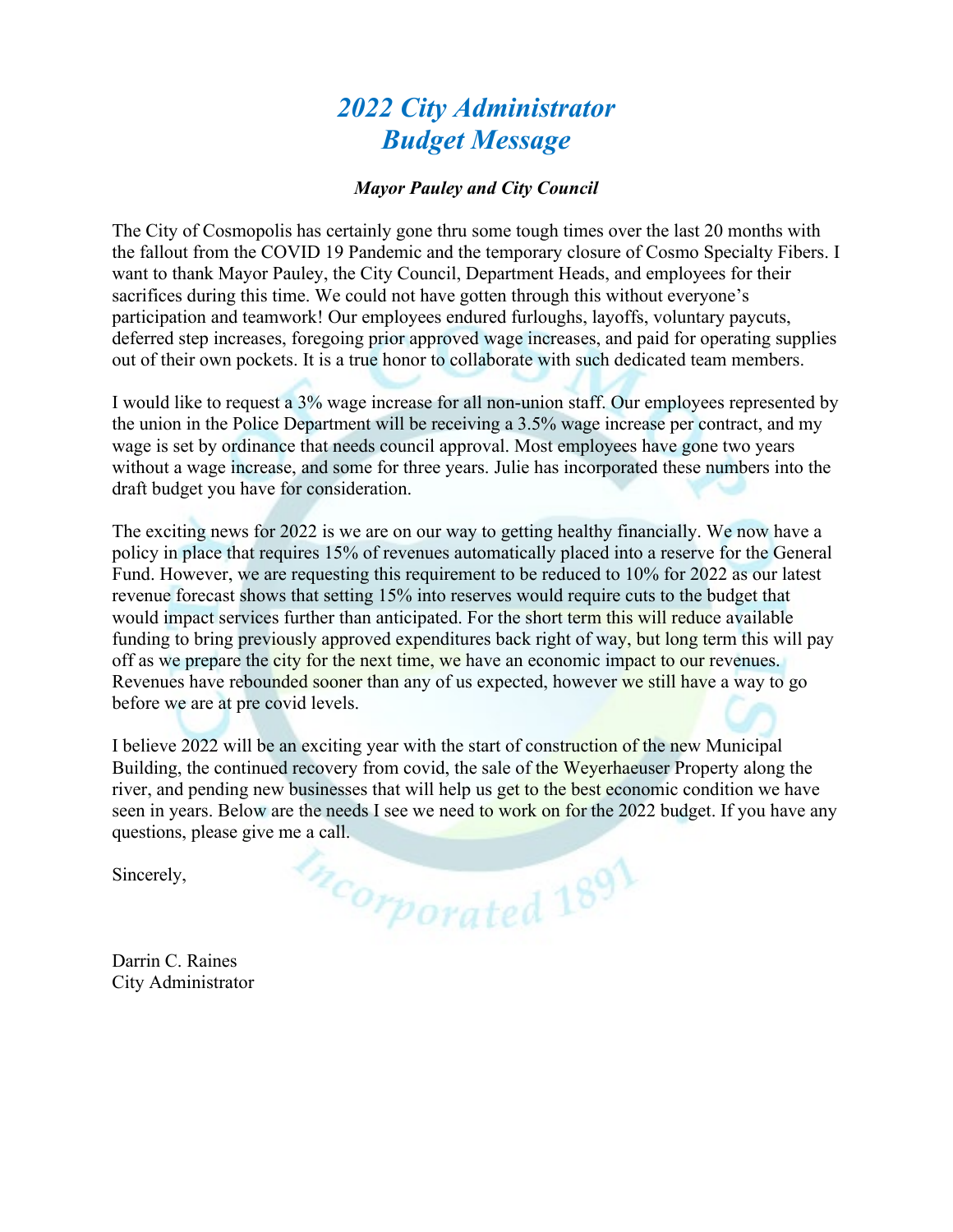# *Flood Control*

Mill Creek Multi Objective Plan – This project to study the next phase of potential Mill Creek Flood Control Improvements will begin in 2022 and funded by the Chehalis Basin Flood Authority.

Stormwater Utility- We will begin collecting in January for the Stormwater Utility. We will collect for the first half of the year and then start spending in July. We plan to use only a half years budget for 2022 as we want to start with a half year reserve.

#### *Personnel*

We need to fill a position in Public Works. This department is still with a crew of three people when there used to be seven in this department. The cuts in this department occurred when the Pulp Mill closed prior to the purchase by the Gores Group to save funding in the general fund, and help supplement the Police, Fire, and City Hall Departments where we were impacted the most financially. This position was planned to be filled in 2020, however with the impacts of covid, this had to be delayed.

I am proposing a slight restructure of how we are doing things in Public Works and Code Enforcement. As everyone is aware, we have a great need for additional help in Code Enforcement. I propose we make Jeff Nations our Public Works Superintendent, also our Code Enforcement Officer. This would help with having this work done by an in-house employee. To accomplish this, we need to hire a position in Public Works that will help cover Jeff's time when he is busy with Code Enforcement.

This new position will be funded by paying a portion of Jeff's time from the Code Enforcement budget that is within in the Community Development Budget, therefore making funds available for the new position. Having a new hire will save on overtime costs when this person performs weekend duties twelve times per year versus one of our senior employees who are at the top of the pay range. We would have available between \$15,000 to \$20,000 spent a year on a part time employee. We will have funding available in July from the Stormwater Utility that will help pay for part of this position, and the rest would come from the utility funds.

My goal is also to start Jeff training to become our own in house Building Official. He will be training the entire year to get certified and get experience working with Bill This will help streamline our permit process as well as inspections process going forward.

We need to have one of the deputy clerks trained as a permit tech to help streamline the process for citizens wanting a building permit and to help process the final paperwork to the county.

We also have a need for Animal Control to return. This is something Chief Stratton and I have been discussing for the future where we could combine this with a new position in the Police Department in 2023 or later when the budget allows. This is a discussion Casey, and I will start with the City Council in early 2022 on how this may be a possibility and potentially save us money on the long-term Police Department personnel costs.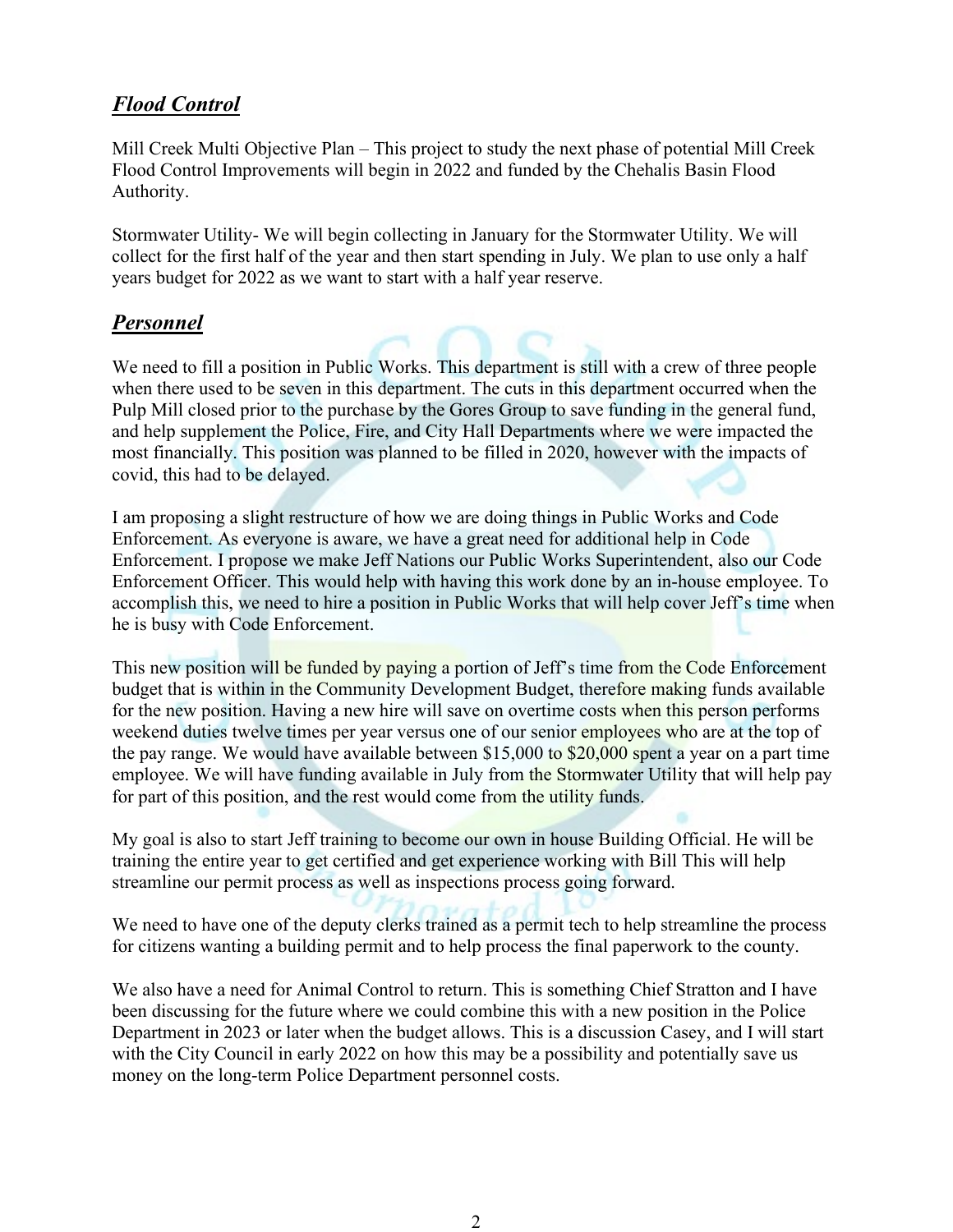# *Infrastructure Projects*

#### *Water*

In the Water Department, we will be getting the well on Stanford Drive up and running. This will help decrease our dependency on Aberdeen for water by 5%, therefore keeping more revenue in Cosmopolis. The Public Works Crew will finish installing the new water meters that are on hold as we have not had people available to work on this over the last year from other more pressing duties.

#### *Sewer*

In 2022, we will begin preliminary engineering for the upgrade of the control panels and pumps at the Main Pump Station that sends all our sewage to Aberdeen. This project will improve pumping efficiency and lower energy costs. We will have a report ready for the start of the 2023 budget meetings next fall.

#### *Municipal Building*

We hope to have this project go out to bid in January and start construction in early April.

#### *Fire Station*

We need to paint and stain the exterior of the Fire Station. There are other things that need to be completed as well. The Fire Department is currently working on a list of projects that need to be done and will be bringing them forward in the budget process.

#### *Parks and Cemetery*

In 2022, the roof on the maintenance building at the Cemetery will be replaced.

In the Parks Department, the Mill Creek Restrooms will be upgraded with new plumbing fixtures, LED lighting and partitions installed in the lower restroom. The upper restroom will have a new roof installed as well as new LED lighting. Both buildings will have the interiors painted.

#### *Operations*

In City Hall, we continue to strive for ways to operate more efficiently with the ever-increasing tools available to us such as software improvements, or equipment upgrades. Speaking with Julie, the items that would be most beneficial to the city are a shared file network that would be accessible by the department heads from any location. This would also provide cloud based back up of city files.

Muni-Code who does our online hosting of the Municipal Code has an upgrade available that would provide meeting minutes, host our agendas for the public, and would host recordings of our meetings. This would help provide better transparency and access for the public.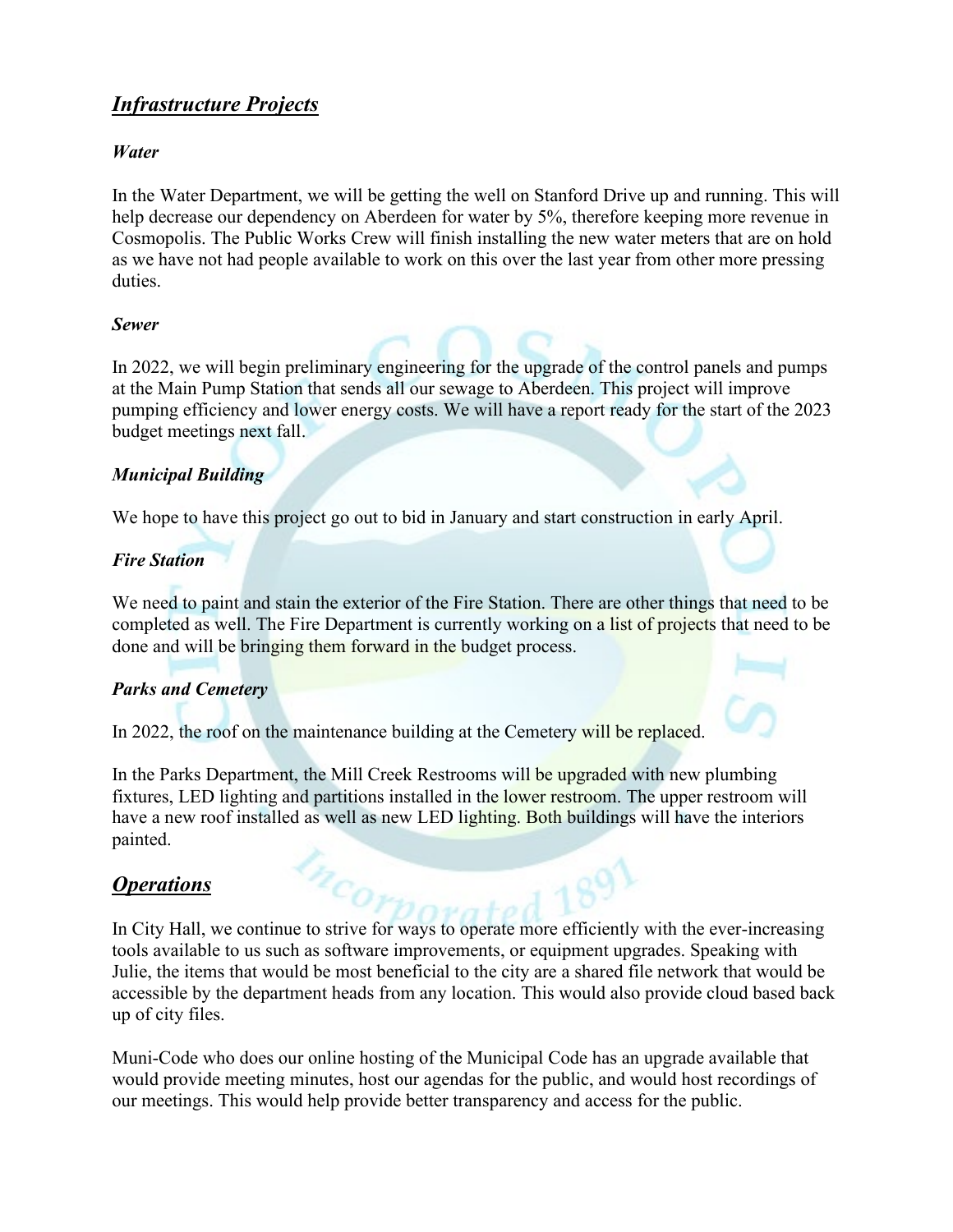The last item we believe would be beneficial would be an online billing system where customers can pay and access their utility bills online. This would save us time and labor from not having to manually print bills and stuff them into envelopes

All the items listed above would improve efficiencies and help provide better service to our citizens.

The last item we feel would be beneficial to our citizens, council, and staff would be an updated City Website. What we currently have is outdated and could certainly provide more information for all of us. This is an ever-increasing source for researching information on things such as council agendas, meeting minutes, contact information, department information, permit forms and information, and links to other area information.

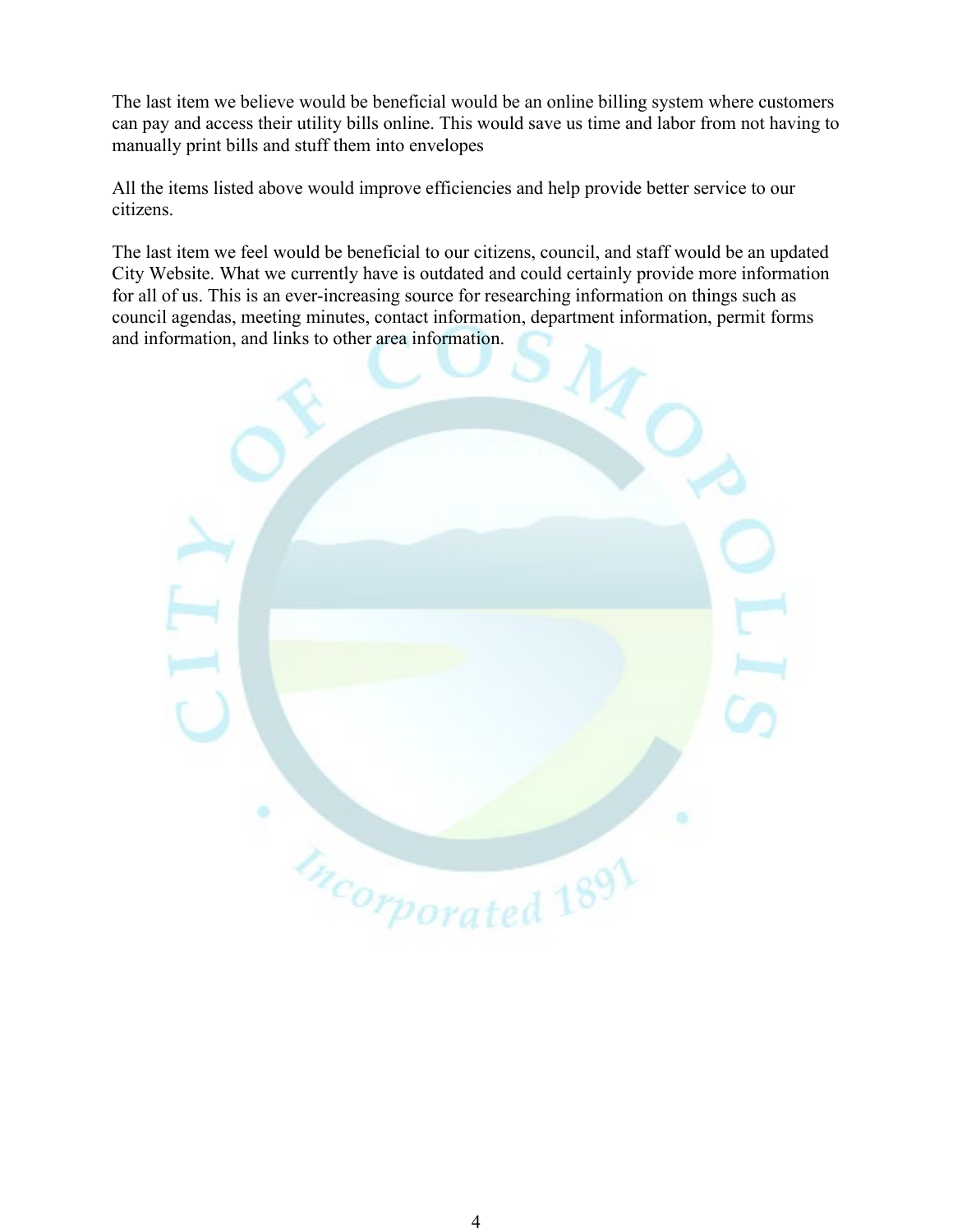For your consideration, the 2022 proposed Annual Budget for the City of Cosmopolis.

Proposed expenditures for the forthcoming budget year are provided in the following table on a comparative basis with the current year's budget and previous year's actual expenditures:

| <b>Fund</b>                    | <b>2021 YTD</b> | 2021 Budget | <b>Proposed Budget</b> |
|--------------------------------|-----------------|-------------|------------------------|
|                                | <b>November</b> |             |                        |
| <b>General Fund</b>            | 1,448,707       | 1,473,160   | 2,260,933              |
| Fire Equipment                 | 21,922          | 26,500      | 35,620                 |
| <b>Equipment Reserve</b>       | 82,833          | 131,000     | 142,000                |
| <b>Advanced Cemetery</b>       | 0.00            | 6,010       | 8,100                  |
| Makarenko Park                 | 0.00            | 1,500       | 0.00                   |
| <b>Street Fund</b>             | 104,329         | 190,400     | 206,483                |
| <b>Cemetery Perpetual Care</b> | 125.00          | 54,500      | 54,500                 |
| Real Estate Excise Tax         | 0.00            | 153,899     | 50,335                 |
| UTGO Bond Fund - 1997          | 0.00            | 50,335      | 2,941,000              |
| UTGO Bond-2020                 | 283,072         | 3,080,000   | 200,000                |
| <b>Water Fund</b>              | 502,078         | 512,100     | 625,000                |
| Sewer Fund                     | 535,049         | 554,750     | 599,000                |
| Special LID Fund               | 336.00          | 61,070      | 59,070                 |
| <b>Stormwater Utility</b>      | 0.00            | 0.00        | 63,000                 |
| Makarenko Park Reserve         | 0.00            | 245,250     | 245,250                |
| <b>Grand Total</b>             | \$2,978,451     | 6,540,474   | 7,490,291              |

The budget as proposed is approximately 14% percent higher than last year's. Due to supply chain disruptions and high demand, the cost of services and products has increased. As of November 10, 2021, inflation was at 6.2 percent.

Estimated revenues for the forthcoming budget are provided in the following table and last year's actual revenues received. These projections, current adopted budget, and prior year results are as follows:

| <b>Fund</b>                    | <b>2021 YTD</b> | 2021 Budget | <b>Proposed Budget</b> |
|--------------------------------|-----------------|-------------|------------------------|
|                                | <b>November</b> |             |                        |
| <b>General Fund</b>            | 1,867,544       | 1,473,010   | 2,260,933              |
| Fire Equipment                 | 24,790          | 26,500      | 35,620                 |
| <b>Equipment Reserve</b>       | 133,863         | 131,000     | 142,000                |
| <b>Advanced Cemetery</b>       | 8,100           | 6,010       | 8,100                  |
| Makarenko Park                 |                 | 1,500       | 0                      |
| <b>Street Fund</b>             | 177,981         | 190,400     | 206,486                |
| <b>Cemetery Perpetual Care</b> | 56,726          | 54,500      | 54,500                 |
| Real Estate Excise Tax         | 179,485         | 153,899     | 200,000                |
| UTGO Bond Fund - 1997          | 50,334          | 50,335      | 50,335                 |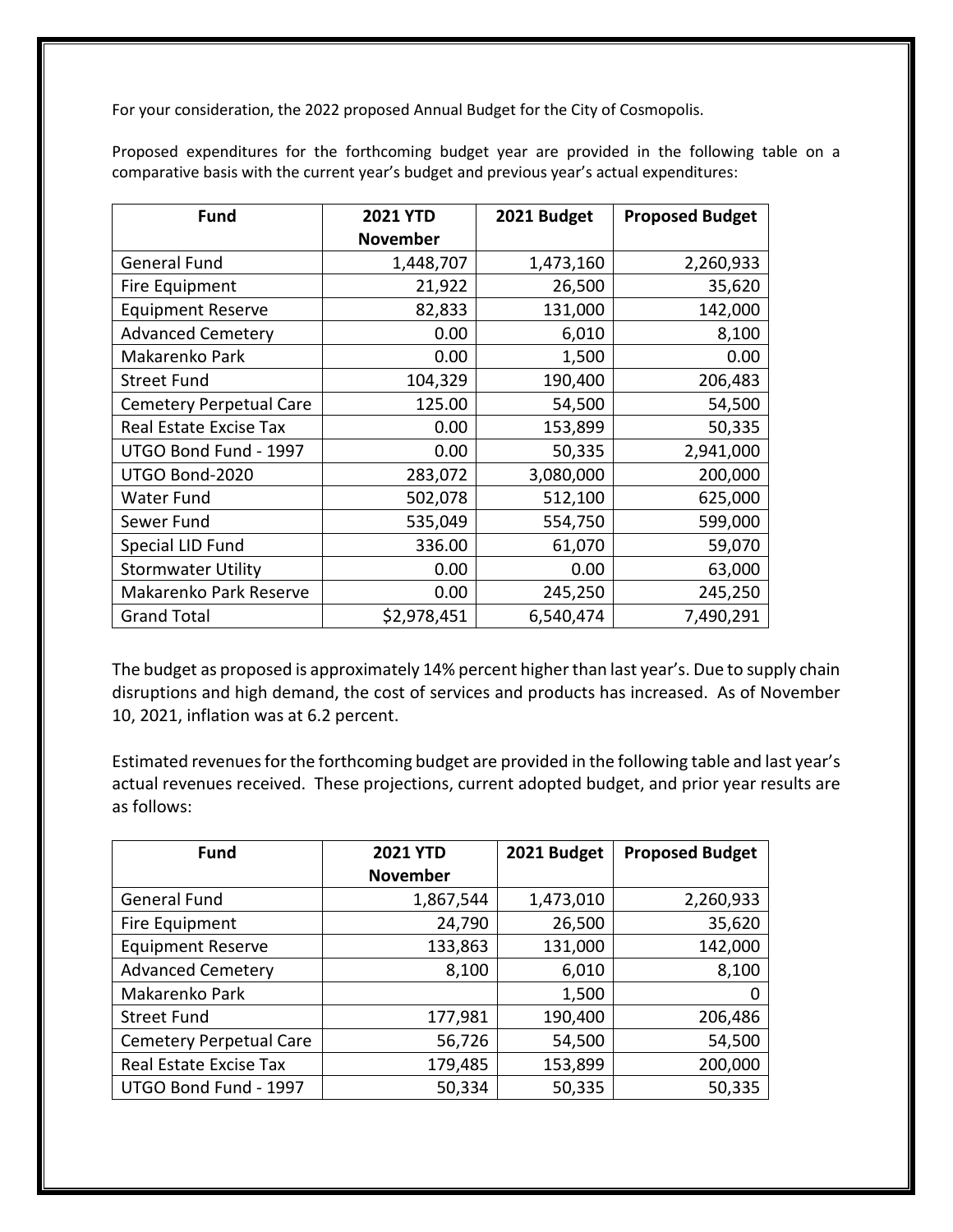| <b>UTGO Bond-New Facility</b> | 3,084,945 | 3,080,000 | 2,941,000 |
|-------------------------------|-----------|-----------|-----------|
| Water Fund                    | 561,392   | 512,100   | 625,000   |
| Sewer Fund                    | 569,022   | 554,750   | 599,000   |
| Special LID Fund              | 21,235    | 61,070    | 59,070    |
| <b>Stormwater Utility</b>     | 0         |           | 63,000    |
| Makarenko Park Reserve        | 169,147   | 245,250   | 245,250   |
| <b>Grand Totals</b>           | 6,904,564 | 6,540,324 | 7,490,291 |

#### **EQUIPMENT/IMPROVEMENT REQUESTS**

Public Works is seeking \$16,000 to purchase a new gator to replace an aging machine. The Police Department is asking for \$10,000 to replace weapons due to State mandates.

#### **PERSONNEL**

The Police Department is under a union contract. This will provide for a 3.5% wage increase for the Deputy Chief, Patrol Officers, and Police Clerk. For all non-union positions, we are asking for a 3% increase. No pay increases were given during 2021.

#### **EMPLOYEE BENEFITS**

AWC administers the medical, dental, and vision benefits provided to City employees. An increase 5.8% has been finalized for medical premiums. Dental insurance premiums are increasing 2%. All other benefits are expected to remain the same.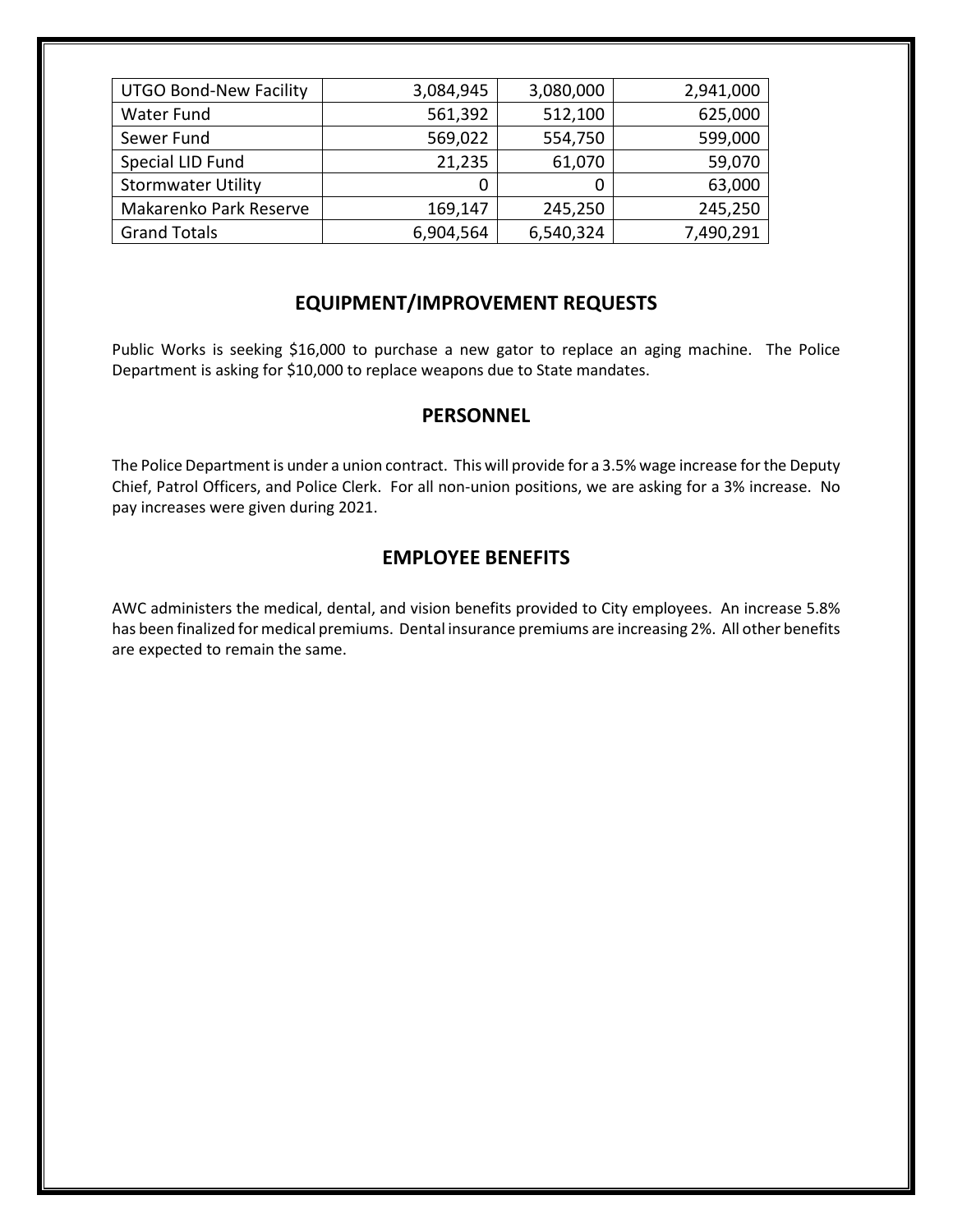# 2022 Budget by Fund and Department

|     |                                            | 2021         | 2022         |
|-----|--------------------------------------------|--------------|--------------|
|     | 001 GENERAL FUND                           | Appropriated | Appropriated |
| 308 | <b>Beginning Balances</b>                  | \$80,000     | \$250,000    |
| 310 | <b>Taxes</b>                               | \$1,249,200  | \$1,427,600  |
| 320 | Licenses & Permits                         | \$40,900     | \$49,100     |
| 330 | Intergovernmental Revenues                 | \$93,500     | \$472,308    |
| 340 | <b>Charges For Goods &amp; Services</b>    | \$11,550     | \$11,500     |
| 350 | <b>Fines &amp; Penalties</b>               | \$41,360     | \$32,425     |
| 360 | Interest & Other Earnings                  | \$12,480     | \$7,950      |
| 380 | Non Revenues                               | \$24,170     | \$10,050     |
| 390 | <b>Other Financing Sources</b>             | \$0          |              |
| 397 | <b>Interfund Transfers</b>                 | \$0          |              |
|     | <b>TOTAL REVENUES</b>                      | \$1,553,160  | \$2,260,933  |
| 511 | Legislative                                | \$16,000     | \$19,200     |
| 512 | Judical                                    | \$35,500     | \$35,500     |
| 513 | Executive                                  | \$8,250      | \$8,250      |
| 514 | Financial, Recording & Elections           | \$124,650    | \$243,450    |
| 515 | <b>Legal Services</b>                      | \$31,200     | \$31,200     |
| 518 | <b>Centralized Services</b>                | \$49,025     | \$53,750     |
| 521 | Law Enforcement                            | \$777,250    | \$857,900    |
| 522 | <b>Fire Control</b>                        | \$176,160    | \$184,829    |
| 523 | Detension/Correction                       | \$5,000      | \$5,000      |
| 524 | Protective Inspections                     | \$25,400     | \$8,200      |
| 528 | <b>Dispatch Services</b>                   | \$38,000     | \$38,000     |
| 536 | Cemetery                                   | \$22,570     | \$28,030     |
| 537 | Garbage & Solid Waste                      | \$1,750      | \$3,650      |
| 539 | <b>Irrigation And Reclamation</b>          | \$150        | \$150        |
| 553 | Conservation                               | \$8,610      | \$1,400      |
| 558 | Planning & Community Devel                 | \$35,100     | \$21,400     |
| 566 | <b>Substance Abuse</b>                     | \$400        | \$400        |
| 573 | <b>Cultural &amp; Community Activities</b> | \$0          | \$2,050      |
| 576 | <b>Park Facilities</b>                     | \$27,600     | \$185,086    |
| 580 | <b>Non Expeditures</b>                     | \$35,133     | \$260,940    |
| 591 | Debt Service - Principal Repayment         | \$55,412     | \$22,548     |
| 594 | <b>Capital Expenditures</b>                | \$0          |              |
| 597 | <b>Interfund Transfers</b>                 | \$0          |              |
| 508 | <b>Ending Balance</b>                      | \$80,000     | \$250,000    |
|     | <b>TOTAL EXPENDITURES</b>                  | \$1,553,160  | \$2,260,933  |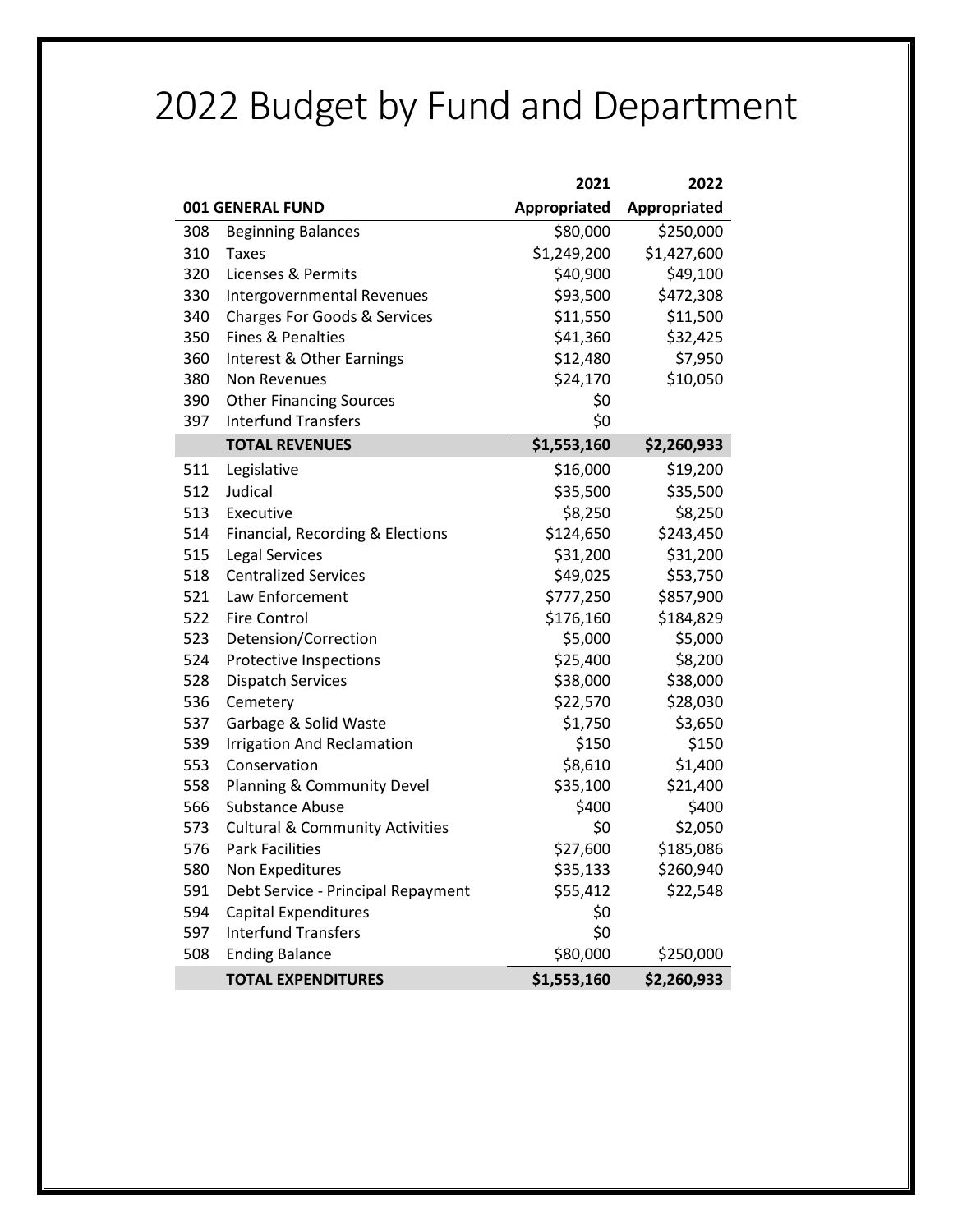|              | 002 Fire Equipment Fund            |              |              |  |
|--------------|------------------------------------|--------------|--------------|--|
|              |                                    | 2021         | 2022         |  |
| Account      |                                    | Appropriated | Appropriated |  |
| 308          | <b>Beginning Balances</b>          | \$6,500      | \$9,620      |  |
| 310          | Taxes                              | \$0          | \$24,000     |  |
| 360          | Interest & Other Earnings          | \$20,000     | \$0          |  |
| 380          | Non Revenues                       | \$0          | \$0          |  |
| 397          | Interfund Transfers                | \$0          | \$0          |  |
| <b>TOTAL</b> | <b>REVENUES:</b>                   | \$26,500     | \$35,620     |  |
| 591          | Debt Service - Principal Repayment | \$20,000     | \$32,884     |  |
| 597          | <b>Interfund Transfers</b>         | \$0          | \$0          |  |
| 999          | <b>Ending Balance</b>              | \$6,500      | \$2,736      |  |
| <b>TOTAL</b> | <b>EXPENDITURES:</b>               | \$26,500     | \$35,620     |  |

007 Equipment Reserve Fund

|              |                                    | 2021         | 2022         |
|--------------|------------------------------------|--------------|--------------|
| Account      |                                    | Appropriated | Appropriated |
| 308          | <b>Beginning Balances</b>          | \$70,000     | \$65,000     |
| 310          | Taxes                              | \$61,000     | \$77,000     |
| <b>TOTAL</b> | <b>REVENUES:</b>                   | \$131,000    | \$142,000    |
| 591          | Debt Service - Principal Repayment | \$51,878     | \$47,620     |
| 594          | <b>Capital Expenditures</b>        | \$0          | \$41,000     |
| 999          | <b>Ending Balance</b>              | \$79,122     | \$53,380     |
| <b>TOTAL</b> | <b>EXPENDITURES:</b>               | \$131,000    | \$142,000    |

#### 011 Advance Payment Cemetery Fund

|              |                                         | 2021         | 2022         |
|--------------|-----------------------------------------|--------------|--------------|
| Account      |                                         | Appropriated | Appropriated |
| 308          | <b>Beginning Balances</b>               | \$6,010      | \$8,100      |
| 340          | <b>Charges For Goods &amp; Services</b> | \$0          | \$0          |
| 360          | Interest & Other Earnings               | \$0          | \$0          |
| 380          | Non Revenues                            | \$0          | \$0          |
| <b>TOTAL</b> | <b>REVENUES:</b>                        | \$6,010      | \$8,100      |
| 580          | Non Expenditures                        | \$0          | \$0          |
| 597          | <b>Interfund Transfers</b>              | \$0          | \$0          |
| 999          | <b>Ending Balance</b>                   | \$6,010      | \$8,100      |
| ΤΟΤΑL        | <b>EXPENDITURES:</b>                    | \$6,010      | \$8,100      |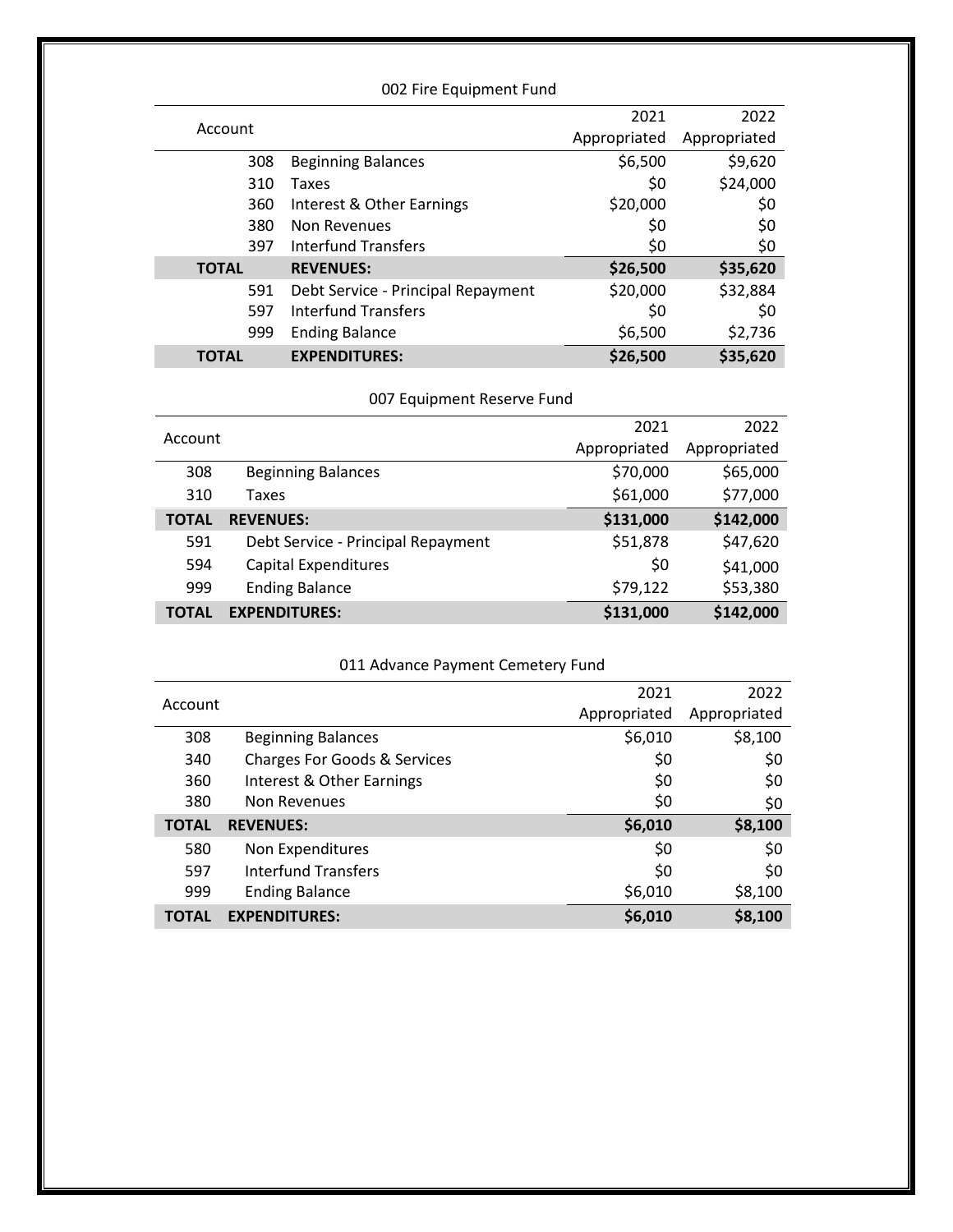| 012 Makarenko Park |                           |              |              |
|--------------------|---------------------------|--------------|--------------|
| Account            |                           | 2021         | 2022         |
|                    |                           | Appropriated | Appropriated |
| 308                | <b>Beginning Balances</b> | \$0          | \$0          |
| 360                | Interest & Other Earnings | \$1,500      | \$0          |
| 380                | Non Revenues              | \$0          | \$0          |
| <b>TOTAL</b>       | <b>REVENUES:</b>          | \$1,500      | \$0          |
| 576                | <b>Park Facilities</b>    | \$0          | \$0          |
| 580                | Non Expenditures          | \$0          | \$0          |
| 594                | Capital Expenditures      | \$0          | \$0          |
| 999                | <b>Ending Balance</b>     | \$1,500      | \$0          |
| <b>TOTAL</b>       | <b>EXPENDITURES:</b>      | \$1,500      | \$0          |

#### 101 Street Fund

| Account      |                                         | 2021         | 2022         |
|--------------|-----------------------------------------|--------------|--------------|
|              |                                         | Appropriated | Appropriated |
| 308          | <b>Beginning Balances</b>               | \$10,000     | \$50,000     |
| 310          | Taxes                                   | \$120,000    | \$120,000    |
| 330          | Intergovernmental Revenues              | \$44,500     | \$35,483     |
| 340          | <b>Charges For Goods &amp; Services</b> | \$0          | \$0          |
| 360          | Interest & Other Earnings               | \$1,000      | \$1,000      |
| 380          | Non Revenues                            | \$24,900     | \$0          |
| 390          | <b>Other Financing Sources</b>          | \$0          | \$0          |
| 397          | <b>Interfund Transfers</b>              | \$0          | \$0          |
| <b>TOTAL</b> | <b>REVENUES:</b>                        | \$200,400    | \$206,483    |
| 542          | <b>Streets - Maintenance</b>            | \$146,580    | \$109,530    |
| 543          | <b>Streets Admin &amp; Overhead</b>     | \$27,550     | \$28,730     |
| 576          | <b>Park Facilities</b>                  | \$0          | \$0          |
| 580          | Non Expenditures                        | \$10,000     | \$10,000     |
| 591          | Debt Service - Principal Repayment      | \$6,270      | \$3,600      |
| 594          | Capital Expenditures                    | \$0          | \$0          |
| 597          | <b>Interfund Transfers</b>              | \$0          | \$0          |
| 999          | <b>Ending Balance</b>                   | \$10,000     | \$54,623     |
| <b>TOTAL</b> | <b>EXPENDITURES:</b>                    | \$200,400    | \$206,483    |

# 105 Cemetery Perpetual Care Fund

|              |                                         | 2021         | 2022         |
|--------------|-----------------------------------------|--------------|--------------|
| Account      |                                         | Appropriated | Appropriated |
| 308          | <b>Beginning Balances</b>               | \$52,500     | \$52,500     |
| 340          | <b>Charges For Goods &amp; Services</b> | \$2,000      | \$2,000      |
| 397          | <b>Interfund Transfers</b>              | \$0          | \$0          |
| <b>TOTAL</b> | <b>REVENUES:</b>                        | \$54,500     | \$54,500     |
| 536          | Cemetery                                | \$0          | S0           |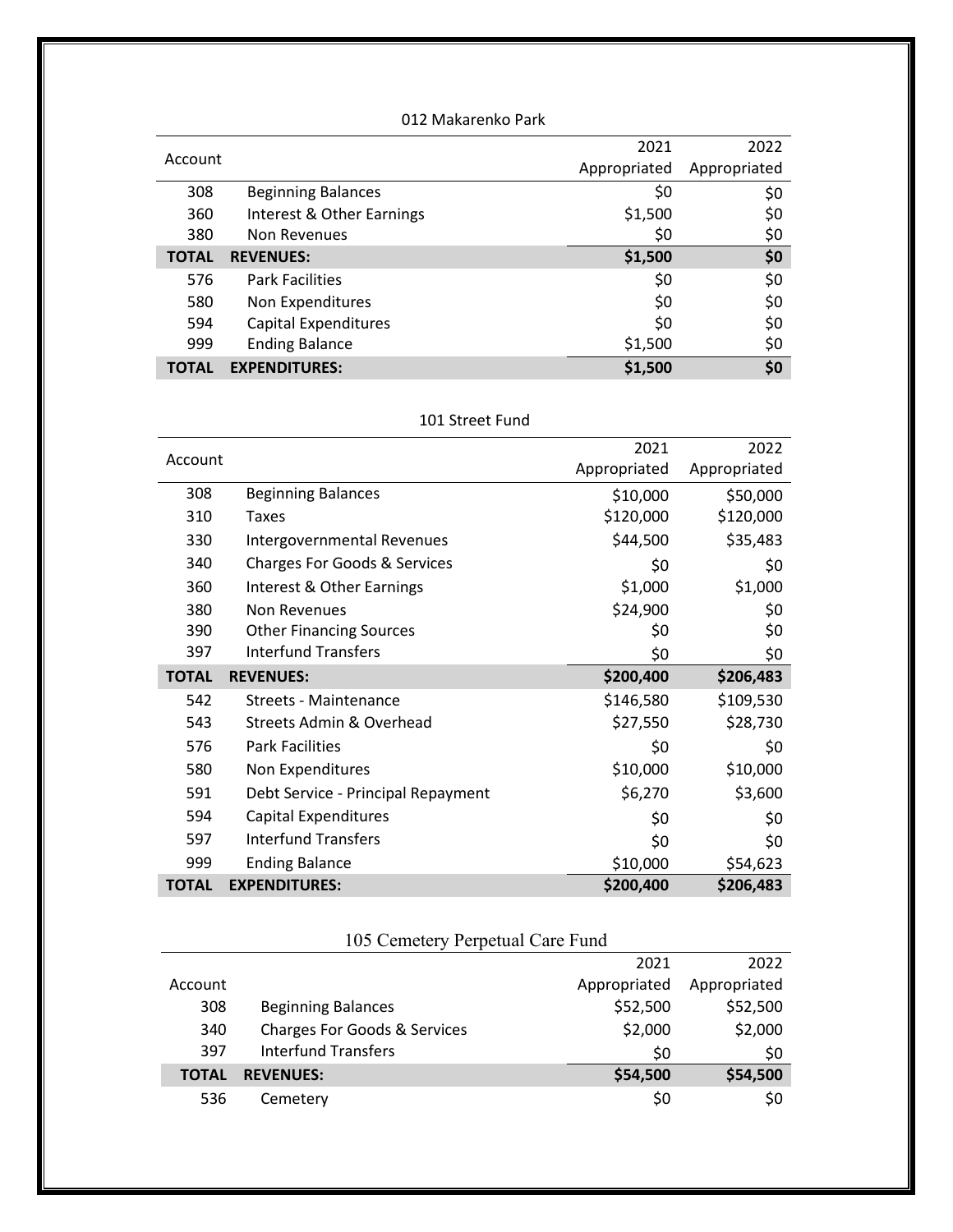| 999 | <b>Ending Balance</b>      | \$54,500 | \$54,500 |
|-----|----------------------------|----------|----------|
|     | <b>TOTAL EXPENDITURES:</b> | \$54,500 | \$54,500 |

|              |                                    | 2021         | 2022         |
|--------------|------------------------------------|--------------|--------------|
| Account      |                                    | Appropriated | Appropriated |
| 308          | <b>Beginning Balances</b>          | \$50,335     | \$50,335     |
| 310          | Taxes                              | \$0          | \$0          |
| 360          | Interest & Other Earnings          | \$0          | \$0          |
| 380          | Non Revenues                       | \$0          | \$0          |
| 397          | Interfund Transfers                | \$0          | \$0          |
| <b>TOTAL</b> | <b>REVENUES:</b>                   | \$50,335     | \$50,335     |
| 580          | Non Expenditures                   | \$0          | \$0          |
| 591          | Debt Service - Principal Repayment | \$0          | \$0          |
| 999          | <b>Ending Balance</b>              | \$50,335     | \$50,335     |
| <b>TOTAL</b> | <b>EXPENDITURES:</b>               | \$50,335     | \$50,335     |

# 204 UTGO Bond Redemption Fund 1997

#### 205 UTGO Bond Redemption Fund 2020

| Account      |                                    | 2021         | 2022         |
|--------------|------------------------------------|--------------|--------------|
|              |                                    | Appropriated | Appropriated |
| 308          | <b>Beginning Balances</b>          | \$2,900,000  | \$2,760,000  |
| 310          | Taxes                              | \$180,000    | \$181,000    |
| 360          | Interest & Other Earnings          | \$0          | \$0          |
| 390          | <b>Other Financing Sources</b>     | \$0          | \$0          |
| <b>TOTAL</b> | <b>REVENUES:</b>                   | \$3,080,000  | \$2,941,000  |
| 515          | Legal Services                     | \$0          | \$0          |
| 591          | Debt Service - Principal Repayment | \$180,000    | \$180,234    |
| 594          | Capital Expenditures               | \$2,800,000  | \$2,760,766  |
| 999          | <b>Ending Balance</b>              | \$100,000    | \$0          |
| <b>TOTAL</b> | <b>EXPENDITURES:</b>               | \$3,080,000  | \$2,941,000  |

#### 305 Real Estate Excise Tax

|              |                            | 2021         | 2022         |
|--------------|----------------------------|--------------|--------------|
| Account      |                            | Appropriated | Appropriated |
| 308          | <b>Beginning Balances</b>  | \$133,899    | \$180,000    |
| 310          | Taxes                      | \$20,000     | \$20,000     |
| 330          | Intergovernmental Revenues | \$0          | \$0          |
| 360          | Interest & Other Earnings  | \$0          | \$0          |
| 397          | Interfund Transfers        | \$0          | \$0          |
| <b>TOTAL</b> |                            | \$153,899    | \$200,000    |
| 521          | Law Enforcement            | \$0          | \$0          |
| 594          | Capital Expenditures       | \$5,000      | \$32,500     |
| 999          | <b>Ending Balance</b>      | \$148,899    | \$167,500    |
| <b>TOTAL</b> |                            | \$153,899    | \$200,000    |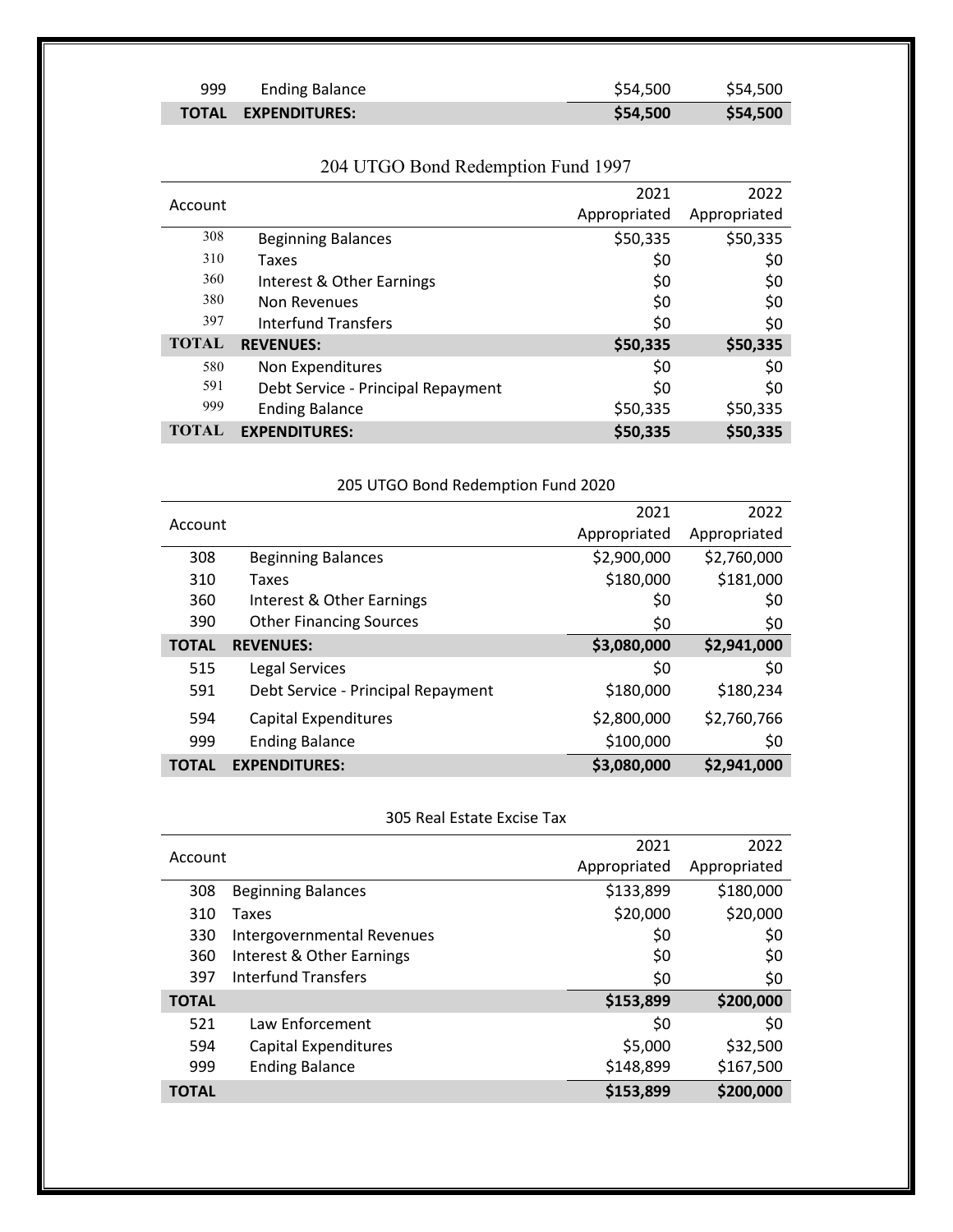| 401 Water Fund |                                    |              |              |
|----------------|------------------------------------|--------------|--------------|
|                |                                    | 2021         | 2022         |
| Account        |                                    | Appropriated | Appropriated |
| 308            | <b>Beginning Balances</b>          | \$30,000     | \$10,000     |
| 340            | Charges For Goods & Services       | \$512,000    | \$615,000    |
| 360            | Interest & Other Earnings          | \$100        | \$0          |
| 380            | Non Revenues                       | \$0          | \$0          |
| 390            | <b>Other Financing Sources</b>     | \$0          | \$0          |
| 397            | Interfund Transfers                | \$0          | \$0          |
| <b>TOTAL</b>   | <b>REVENUES:</b>                   | \$512,100    | \$625,000    |
| 534            | <b>Water Utilities</b>             | \$475,960    | \$547,150    |
| 580            | Non Expenditures                   | \$0          | \$0          |
| 591            | Debt Service - Principal Repayment | \$36,140     | \$33,673     |
| 594            | Capital Expenditures               | \$0          | \$0          |
| 597            | Interfund Transfers                | \$0          | \$0          |
| 999            | <b>Ending Balance</b>              | \$30,000     | \$44,177     |
| <b>TOTAL</b>   | <b>EXPENDITURES:</b>               | \$512,100    | \$625,000    |

| 402 Sewer Fund |  |
|----------------|--|

|              |                                         | 2021         | 2022         |
|--------------|-----------------------------------------|--------------|--------------|
| Account      |                                         | Appropriated | Appropriated |
| 308          | <b>Beginning Balances</b>               | \$30,000     | \$10,000     |
| 340          | <b>Charges For Goods &amp; Services</b> | \$524,750    | \$589,000    |
| 360          | Interest & Other Earnings               | \$0          | \$0          |
| 380          | Non Revenues                            | \$0          | \$0          |
| 397          | Interfund Transfers                     | \$0          | \$0          |
| <b>TOTAL</b> | <b>REVENUES:</b>                        | \$554,750    | \$599,000    |
| 535          | Sewer                                   | \$487,400    | \$580,000    |
| 580          | Non Expenditures                        | \$0          | \$0          |
| 591          | Debt Service - Principal Repayment      | \$37,350     | \$2,702      |
| 594          | <b>Capital Expenditures</b>             | \$0          | \$0          |
| 597          | Interfund Transfers                     | \$0          | \$0          |
| 999          | <b>Ending Balance</b>                   | \$30,000     | \$16,298     |
| <b>TOTAL</b> | <b>EXPENDITURES:</b>                    | \$554,750    | \$599,000    |

404 Special Revenue Fund Lid 99-1

|         |                                  | 2020         | 2021         |
|---------|----------------------------------|--------------|--------------|
| Account |                                  | Appropriated | Appropriated |
| 308     | <b>Beginning Balances</b>        | \$51,570     | \$51,570     |
| 360     | Interest & Other Earnings        | \$2,000      | \$0          |
| 380     | Non Revenues                     | \$7,500      | \$7,500      |
| TOTAL   | <b>REVENUES:</b>                 | \$61,070     | \$59,070     |
| 514     | Financial, Recording & Elections | \$340        | \$340        |
| 538     | <b>Combined Utilities</b>        | \$0          | \$0          |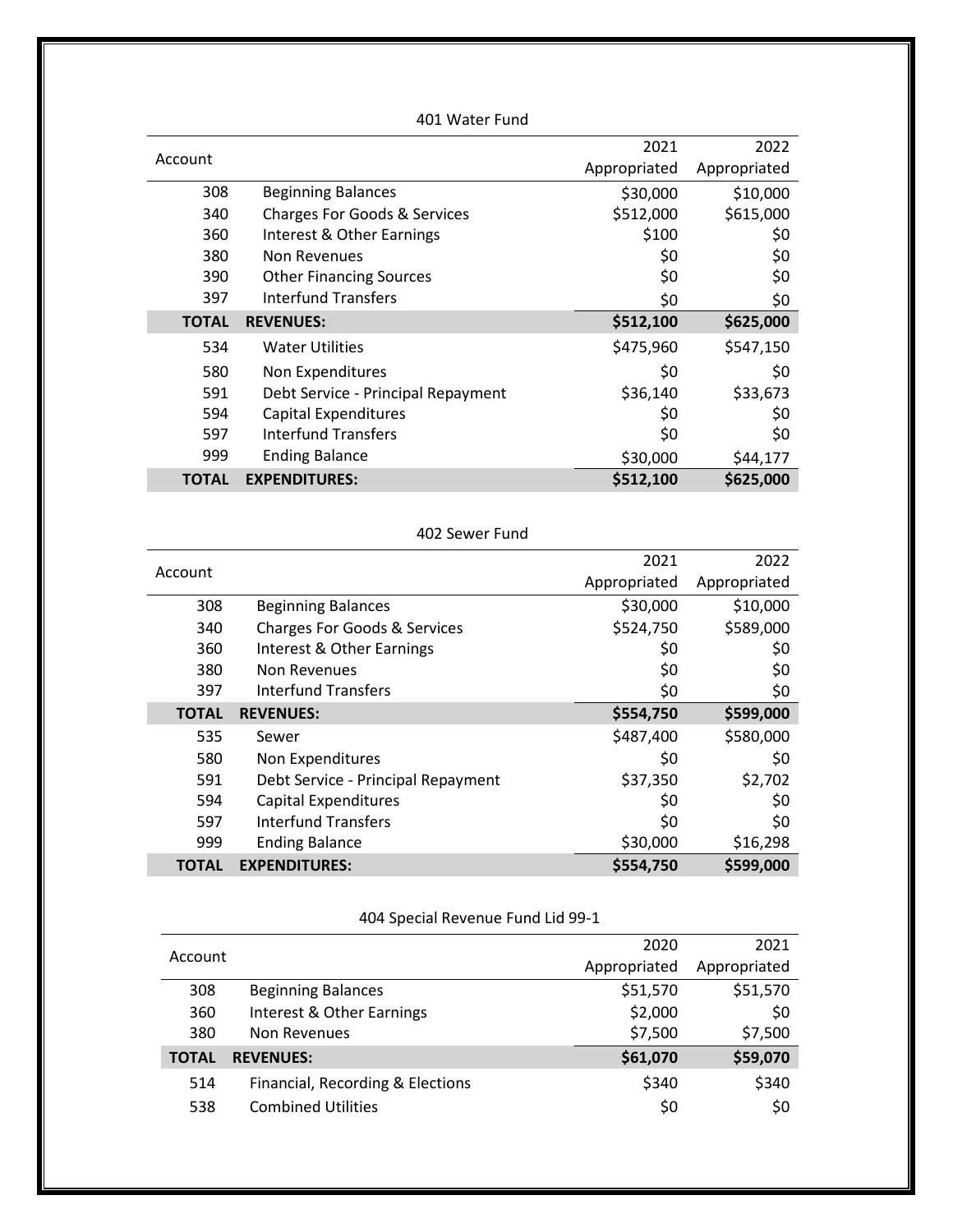| 580          | Non Expenditures      | S0       | S0       |
|--------------|-----------------------|----------|----------|
| 597          | Interfund Transfers   | S0       | S0       |
| 999          | <b>Ending Balance</b> | \$60,730 | \$58,730 |
| <b>TOTAL</b> | <b>EXPENDITURES:</b>  | \$61,070 | \$59,070 |

|              | 410 Stormwater Utility                  |              |              |
|--------------|-----------------------------------------|--------------|--------------|
|              |                                         | 2021         | 2022         |
| Account      |                                         | Appropriated | Appropriated |
| 308          | <b>Beginning Balances</b>               | \$0          | \$0          |
| 340          | <b>Charges for Goods &amp; Services</b> | \$0          | \$63,000     |
| <b>TOTAL</b> | <b>REVENUES:</b>                        | \$0          | \$63,000     |
| 531          | <b>Storm Water Services</b>             | \$0          | \$31,500     |
| 999          | <b>Ending Balance</b>                   | \$0          | \$31,500     |
| <b>TOTAL</b> | <b>EXPENDITURES:</b>                    | \$0          | \$63,000     |

| 702 Makarenko Park Reserve Fund |  |
|---------------------------------|--|
|---------------------------------|--|

|              |                            | 2021         | 2022         |
|--------------|----------------------------|--------------|--------------|
| Account      |                            | Appropriated | Appropriated |
| 308          | <b>Beginning Balances</b>  | \$198,250    | \$198,250    |
| 360          | Interest & Other Earnings  | \$11,000     | \$11,000     |
| 380          | Non Revenues               | \$36,000     | \$36,000     |
| 397          | <b>Interfund Transfers</b> | \$0          | \$0          |
| <b>TOTAL</b> | <b>REVENUES:</b>           | \$245,250    | \$245,250    |
| 580          | Non Expenditures           | \$0          | \$0          |
| 597          | <b>Interfund Transfers</b> | \$11,000     | \$11,000     |
| 999          | <b>Ending Balance</b>      | \$234,250    | \$234,250    |
| <b>TOTAL</b> | <b>EXPENDITURES:</b>       | \$245,250    | \$245,250    |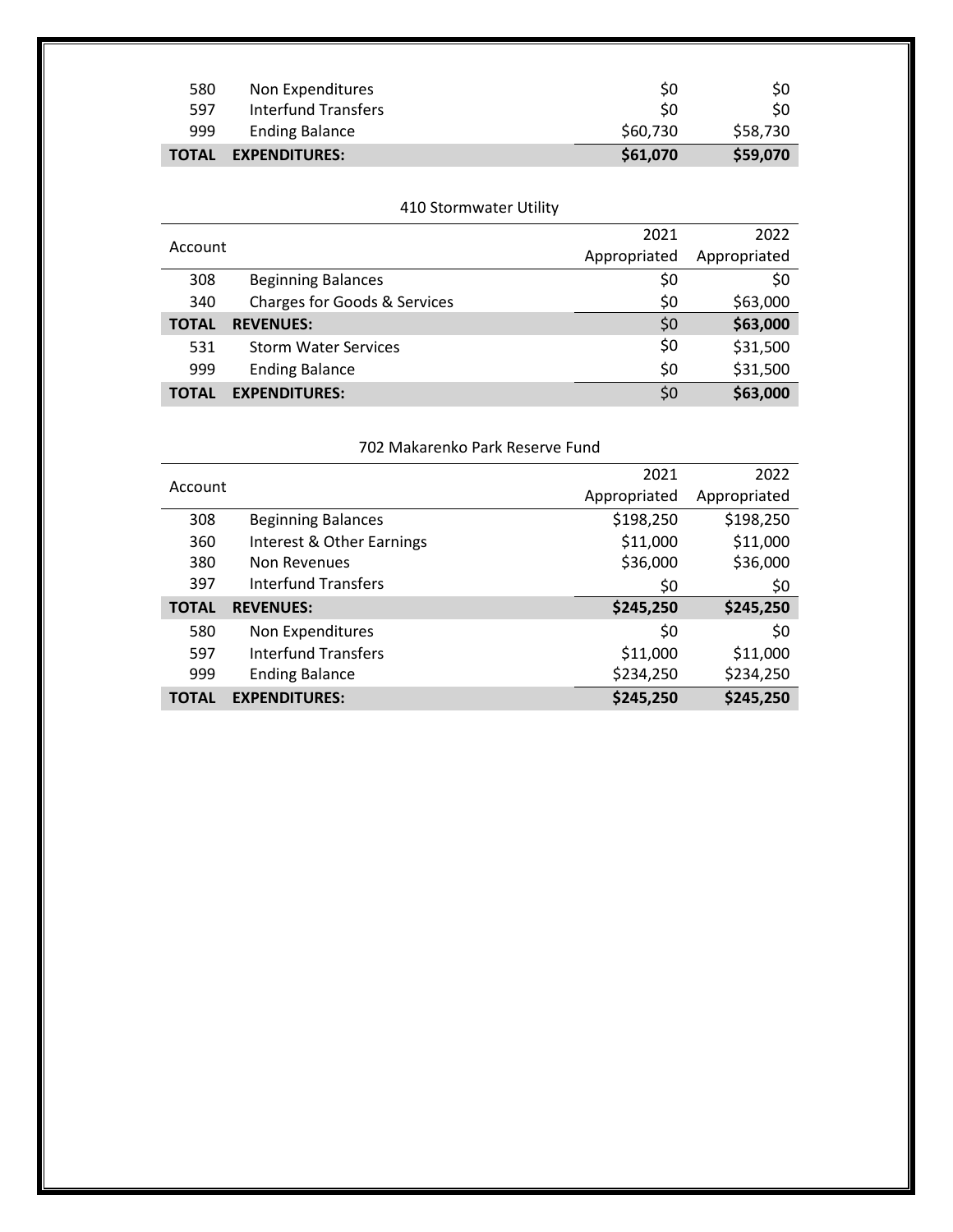#### **RESOLUTION NO. 2021-08**

A RESOLUTION setting sewer rates and charges and water rates and charges; and creating an effective date.

WHEREAS, Section 13.12.010 provides that the rates and charges for sewerage service shall be set by resolution of the City Council; and

WHEREAS, Section 13.44.010 provides that the rates and charges for water service shall be set by resolution of the City Council; and

WHEREAS, the City Council has recognized a need to amend the rates and charges for sewerage and water services; NOW THEREFORE,

#### **BE IT RESOLVED BY THE MAYOR AND CITY COUNCIL OF THE CITY OF COSMOPOLIS, WASHINGTON, IN REGULAR MEETING DULY ASSEMBLED, AS FOLLOWS:**

**SECTION 1.** The monthly base rate for sewerage services shall be set as follows:

| Charge 1- Resident | \$60.48                |  |
|--------------------|------------------------|--|
| Rate 2-Business    | \$81.99                |  |
| Restaurant         | \$117.10               |  |
| Cosmopolis School  | \$351.45               |  |
| Harbor Mobile      | \$60.48 per active lot |  |
| Cosmo Fibers Sewer | \$4,392.54             |  |
| River Run RV Park  | \$351.45               |  |

**SECTION 2.** The monthly base rate for water services shall be set as follows:

| Charge $1 - \frac{3}{4}$ " Meter | \$26.90  |
|----------------------------------|----------|
| Highlands Extra Meter            | \$36.74  |
| Charge $2 - 1$ " Meter           | \$36.74  |
| <b>Outside City Limits</b>       | \$40.62  |
| Cosmopolis School                | \$76.86  |
| Cosmo Fibers Water               | \$505.36 |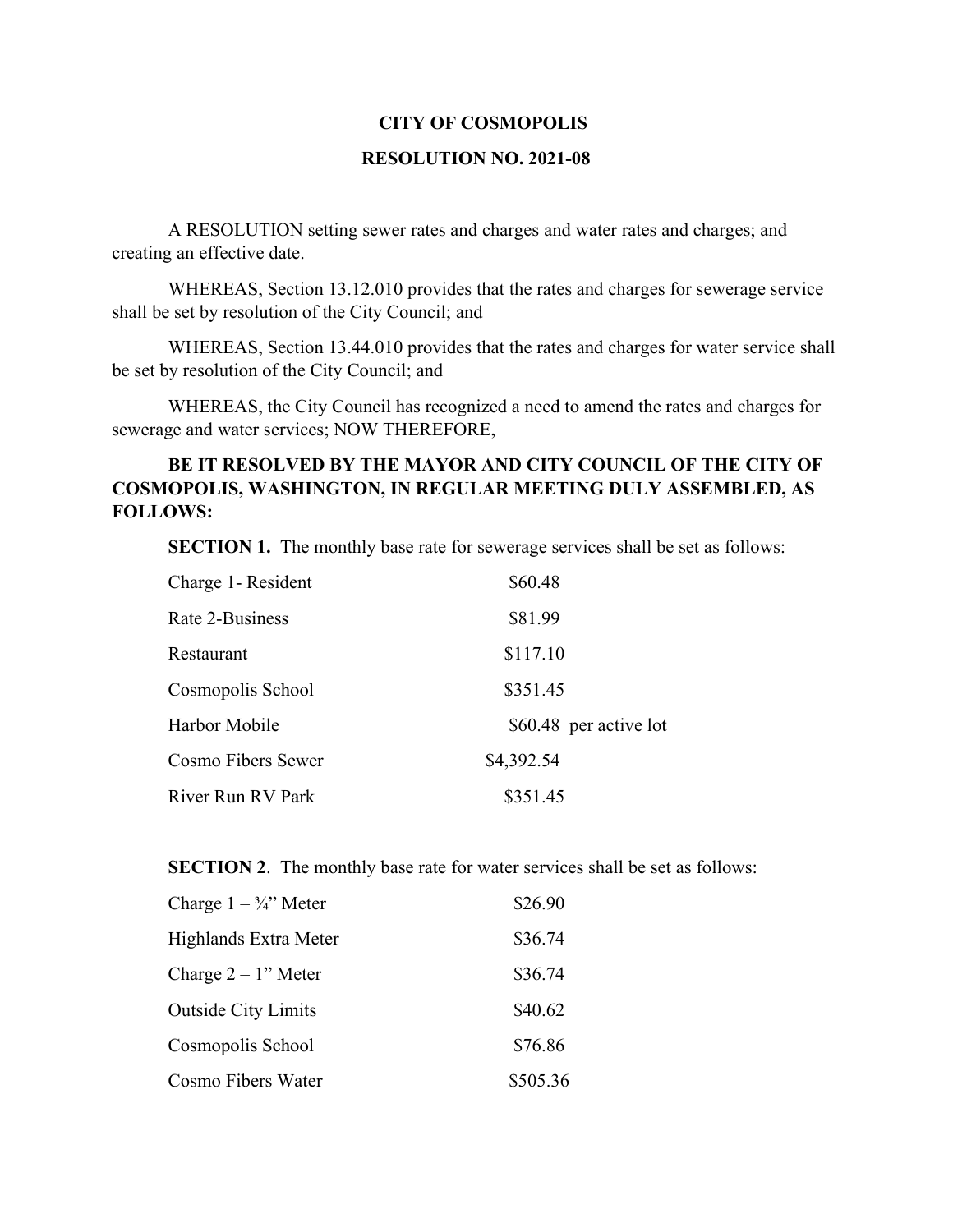| Monthly usage Rate | $$0.06101$ per cubic foot |
|--------------------|---------------------------|
| River Run RV Park  | \$76.86                   |

**SECTION 3.** The fees and taxes for Utility Services shall be set as follows:

| Utility Tax                          | 13.5% of water & sewer charges               |
|--------------------------------------|----------------------------------------------|
| Temporary Turn-On (72 Hours)         | \$50.00                                      |
| Call-out Fee/Repair Service          | \$20.00 (with two free occurrences per year) |
| After Hours Fee                      | \$150.00                                     |
| Returned Check Fee First Occurrence  | \$25.00                                      |
| Returned Check Fee Second Occurrence | \$50.00                                      |
| Delinquent Fee                       | \$10.00                                      |
| Door Tag Fee                         | \$25.00                                      |
| Re-Connection/Turn-On Fee            | \$25.00                                      |
| New Account Fee                      | \$30.00                                      |
| Interest on Delinquent Accounts      | $1\%$ per month/ $12\%$ per year             |

**SECTION 4.** This resolution shall be effective on January 1, 2022.

PASSED AND APPROVED this 15<sup>TH</sup> day of December, 2021.

Attest:

Mayor

 $\mathcal{L}_\text{max}$  and  $\mathcal{L}_\text{max}$  and  $\mathcal{L}_\text{max}$  and  $\mathcal{L}_\text{max}$ 

Finance Director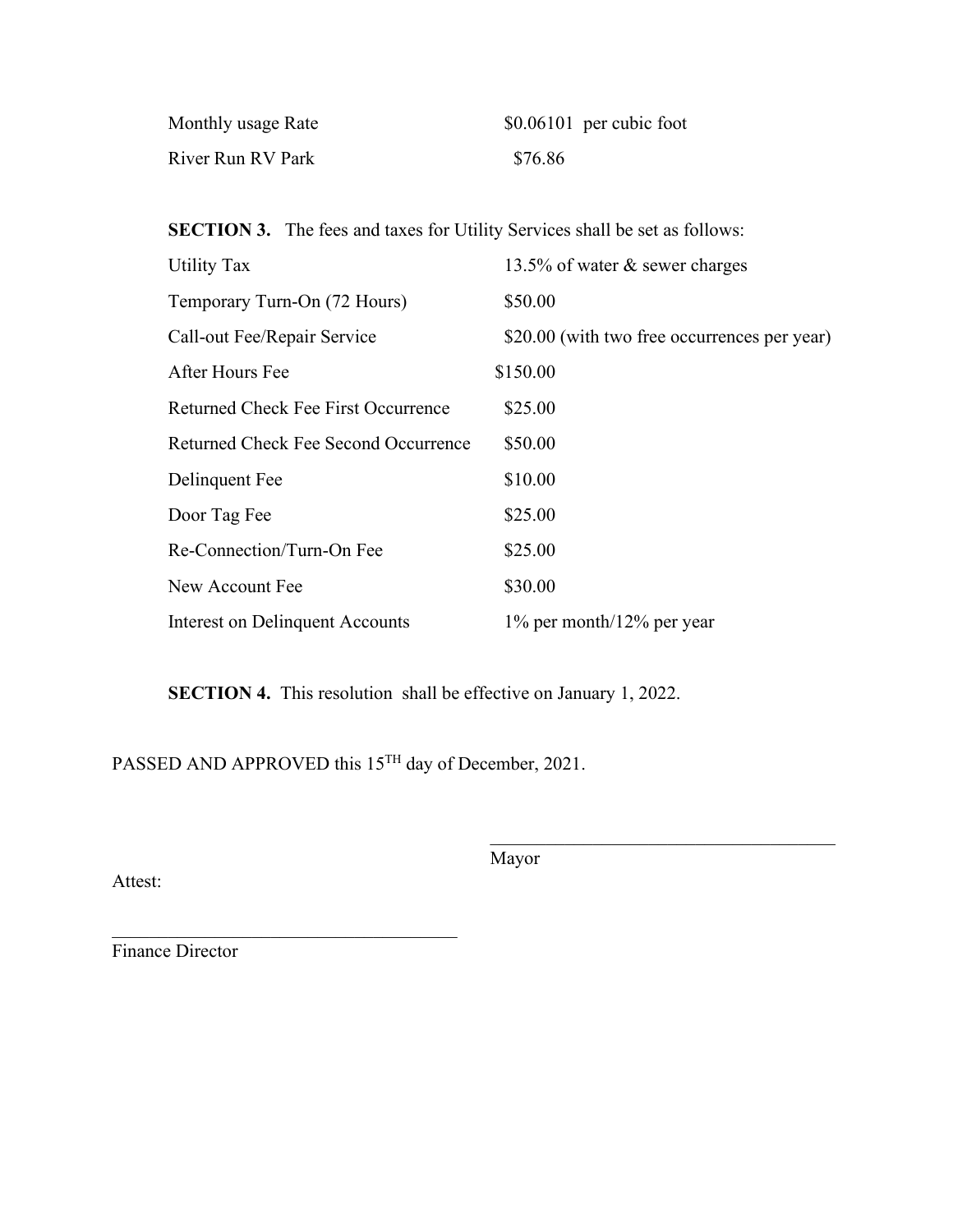#### **RESOLUTION NO. 2021-09**

A RESOLUTION FIXING THE SALARY OF THE POLICE CHIEF AND THE FINANCE DIRECTOR AFTER JANUARY 1, 2022.

WHEREFORE, the employment agreements with the Police Chief and the Finance Director provide that the salaries of each position shall be set by the City Council by resolution, NOW THEREFORE,

#### **BE IT RESOLVED BY THE MAYOR AND CITY COUNCIL OF THE CITY OF COSMOPOLIS, WASHINGTON, IN REGULAR MEETING DULY ASSEMBLED, AS FOLLOWS:**

**SECTION 1.** The Police Chief shall receive a monthly salary in the amount of \$8,855.00, effective January 1, 2022.

**SECTION 2.** The Finance Director shall receive a monthly salary in the amount of \$7,283.72, effective January 1, 2022.

PASSED AND APPROVED this 15<sup>th</sup> day of December, 2021.

Kyle Pauley -- Mayor

Attest:

Julie Pope – Finance Director

 $\mathcal{L}$  , which is a set of the set of the set of the set of the set of the set of the set of the set of the set of the set of the set of the set of the set of the set of the set of the set of the set of the set of the s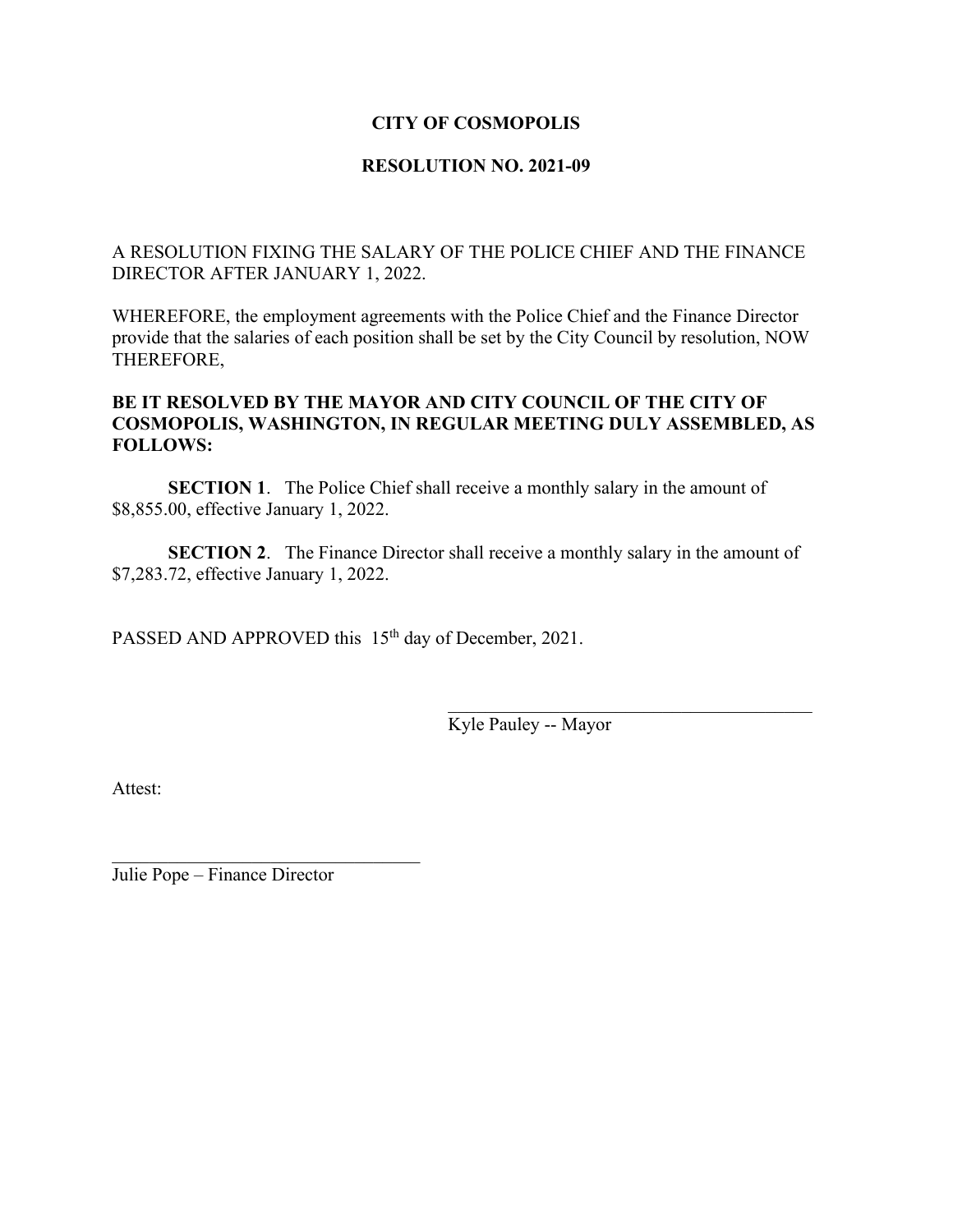#### **ORDINANCE NO. 1374**

AN ORDINANCE CONCERNING STORMWATER MANAGEMENT UTILITY RATES; AMENDING SECTION 13.65.050 OF THE COSMOPOLIS MUNICIPAL CODE.

BE IT ORDAINED by the City Council of Cosmopolis as follows:

**SECTION 1**. Section 13.65.050 of the Cosmopolis Municipal Code shall be amended to read as follows:

**13.65.050 Stormwater utility rates.**

(1) Stormwater rates shall be based upon an equivalent stormwater unit (ESU). One ESU shall equal one thousand square feet of impervious area. A single-family home or duplex shall be assigned one ESU. All other parcels shall be assigned an ESU determination based upon square footage.

(2) The monthly stormwater rates effective September 1, 2021 shall be \$6.50 per ESU.

(3) The monthly stormwater rates effective January 1, 2022 shall be \$6.70 per ESU.

(4) The monthly stormwater rates effective January 1, 2023 shall be \$6.90 per ESU.

(5) The monthly stormwater rates effective January 1, 2024 shall be \$7.11 per ESU.